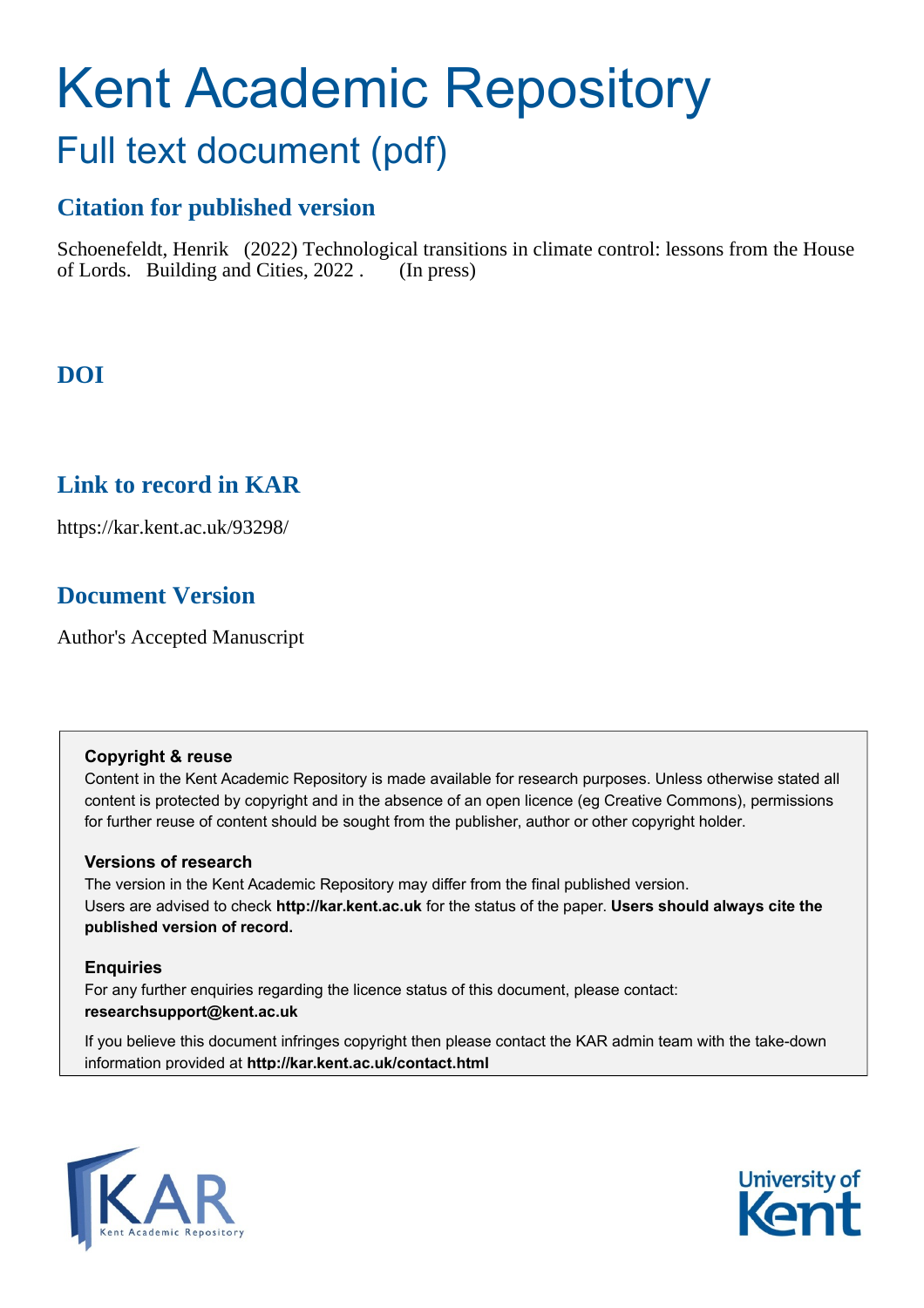| $\mathbf{1}$   | 164v4 RL 9.2.22                                                                                |
|----------------|------------------------------------------------------------------------------------------------|
| 2              | SPECIAL COLLECTION: Alternatives to air conditioning: policies, design, technologies,          |
| 3              | behaviours                                                                                     |
| $\overline{4}$ |                                                                                                |
| 5              | <lrh>Schoenefeldt</lrh>                                                                        |
| 6              |                                                                                                |
| $\overline{7}$ | <b>RESEARCH</b>                                                                                |
| 8              |                                                                                                |
| 9              | Technological transitions in climate control: lessons from the House of Lords                  |
| 10             |                                                                                                |
| 11             | HENRIK SCHOENEFELDT 0000-0002-1768-0255                                                        |
| 12             |                                                                                                |
| 13             | <b>Henrik Schoenefeldt</b>                                                                     |
| 14             | Kent School of Architecture and Planning, University of Kent, Canterbury, UK                   |
| 15             | h.schoenefeldt@kent.ac.uk                                                                      |
| 16             |                                                                                                |
| 17             | <b>ABSTRACT</b>                                                                                |
| 18             | Mechanical air-conditioning is only a relatively recent development in countries with moderate |
| 19             | temperate climates. It was preceded by earlier, less energy-intensive methods of climate       |
| 20             | control. These methods were deployed in British public buildings from the 1830s until the mid- |

 20th century, when heritage buildings began to be adapted for air-conditioning. The 19th- century methods for providing thermal comfort are examined within the debating chamber of the House of Lords (part the Houses of Parliament in London, UK). This was equipped with facilities for ventilation, cooling, heating, humidification and air purification. These facilities, introduced in 1854, were in use for 112 years. This example shows the idea that thermal

 comfort is a cultural practice, which was not independent from the particular technologies or social contexts, but substantively shaped by them. This long operational history provides a basis for critical insights into their performance and operation, and also illuminates the cultural and technical factors leading to their substitution with air-conditioning in 1966.

### **PRACTICE RELEVANCE**

 In light of the climate crisis, the architectural profession is required to reappraise the 20th- century practices and reconsider the utility of the historical methods for providing thermal comfort. Revitalising such methods could provide alternatives to air-conditioning in heritage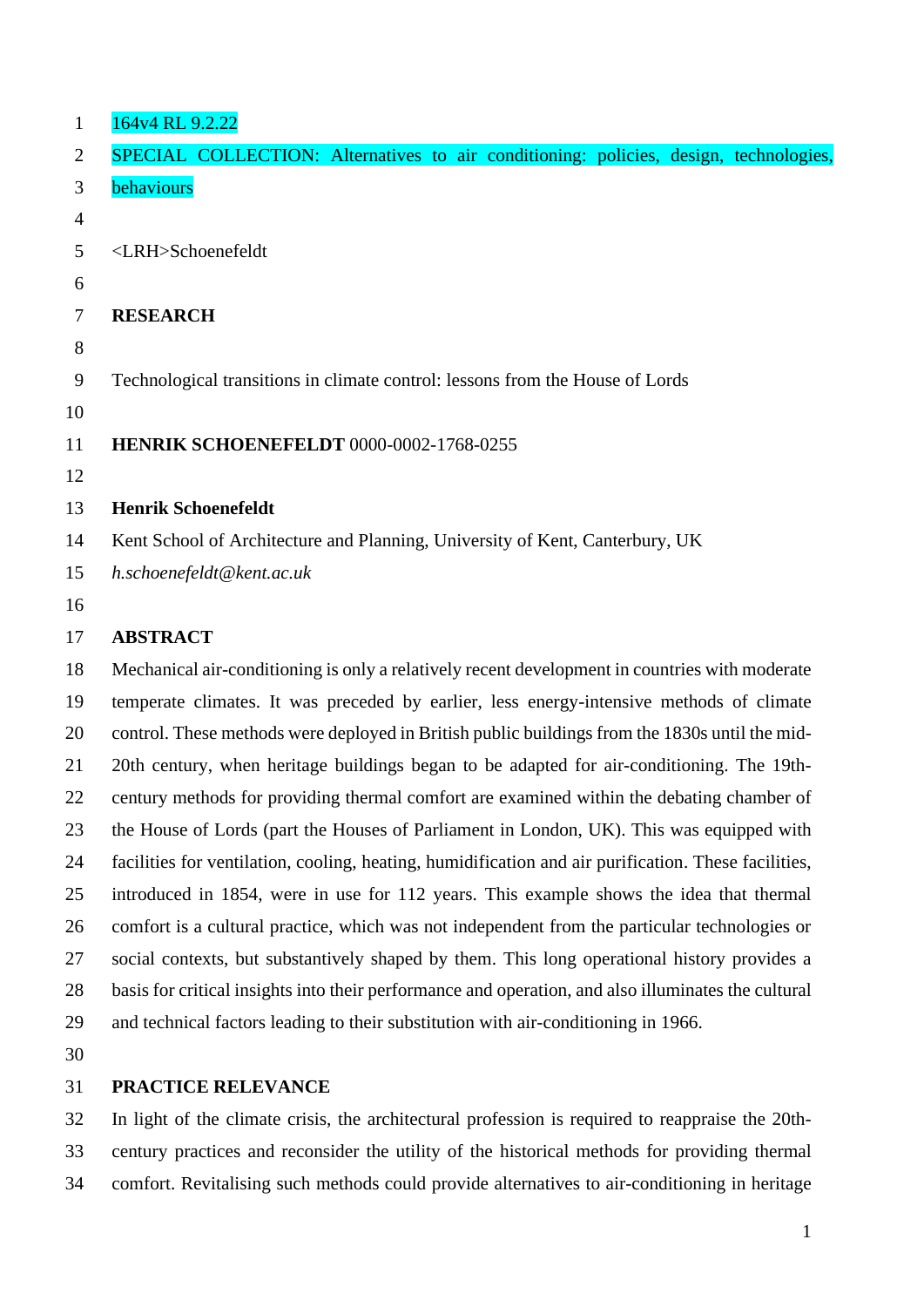buildings. To address this fundamental question, however, a deep understanding is needed of these past methods. A reconstruction and critical examination of the design, operation and performance of the House of Lords' original 19th-century system reveals the history of its adaptation and provides a basis for understanding and employing original approaches to thermal comfort which can be useful when renovating historical buildings as well as informing new designs This example provides a useful alternative facilities management model of agency and control, based on occupant experience.

KEYWORDS:

 air-conditioning; alternative technology; architectural technology; cooling; environmental control; heritage buildings; technological change; temperate climate; thermal comfort

- 
- $47 \leq A>$

### **1. INTRODUCTION: RETRACING TECHNOLOGICAL CHANGE**

 Since the mid-20th century mechanical air-conditioning has become an increasingly dominant method of climate control globally. Within the history of architecture, however, its use is a relatively recent phenomenon. It is only 114 years ago since the American engineer Willis Carrier (1876–1950) secured the patent for an Apparatus for Treating Air (1906) and 105 years since the Carrier Corporation, the first commercial manufacturer of air-conditioning equipment, was established (Ackermann 2002; Cooper 1998). The invention was significant because it enabled environmental control to be treated as a problem of mechanical engineering rather than a function of architecture. [AQ4] Banham (1969) described air-conditioning as part of a transition from a historic era, where climatic control was largely delivered through structural solutions, to a modern era, where the function of climate control could be fulfilled by mechanical, energy-intensive systems. The concept of climatically controlled spaces, however, was neither new nor dependent on mechanical solutions. In Britain other methods were deployed until the early 20th century (Lerum 2016). Although their application was largely confined to public buildings, these methods were representative of an alternative tradition of climate control. They were transitional technologies that occupied the space between the structural and mechanical eras. First developed in the 1830s, these technologies became well established by the mid-19th century.

 This article examines the application of these technologies in the House of Lords, which is the second legislative chamber of the British Parliament. Introduced by the physician Goldsworthy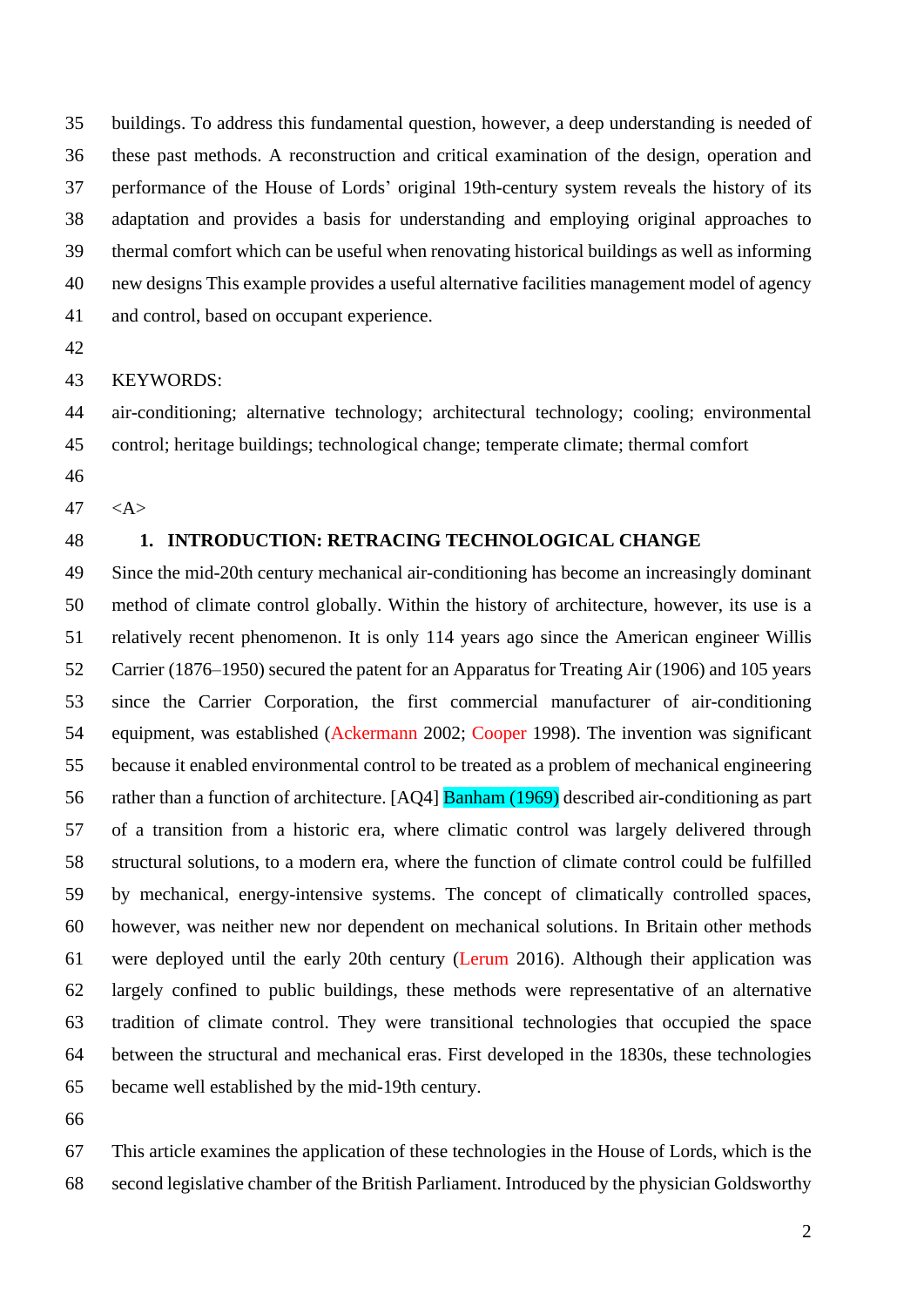Gurney (1793–1875) in 1854, these technologies had the key features of modern air- conditioning, but in contrast to its modern counterpart it followed a hybrid approach that combined passive and mechanical solutions. The historical system, however, was distinct from modern systems in terms not only of its technology but also of its engagement with questions of system control and facilities management. Its operation was underpinned by what could be described as an alternative culture of control, which, aside from the physical and physiological aspects, took into consideration the social aspects of thermal comfort. In a review of the development of 20th-century theory of thermal comfort, Cooper (1982) has argued that modern practice has tended to reduce user autonomy, first through automation and second by transferring control from users to the central administration by technical specialists. The operation of the House of Lords, in contrast, demonstrates a culture of participation, which involved collaborations between occupants, mediators as well as technical specialists. This culture is significant because it affected the system's day-to-day operation and the wider debates about the historical practices and the shift towards modern technology.

 The remainder of the article is structured as follows. Part 1 provides a reconstruction of the original system created by Gurney. Part 2 investigates its operational history over 112 years and its history provides insights into the experiences of users and technical staff as well as the findings of formal inquiries undertaken by committees, scientists, and engineers to evaluate 88 and improve its performance. Part 3 retraces the discourse and technical inquiries underpinning the transition towards mechanical air-conditioning. This period of transition, which lasted from 1935 until 1966, is significant because it involved the last evaluations of the historical system. In addition to air-conditioning, several alternative schemes, aiming at retaining and improving the historical arrangements, were explored.

- 
- <A>
- 

### **2. METHODS: A DIACHRONIC VIEW OF ARCHITECTURAL TECHNOLOGY**

 Gurney's system was completed in 1854, but it underwent various adaptations. Some of these adaptations were refinements, undertaken as more practical experience was acquired, whilst others were influenced by the views of occupants. To gain insights into the system's operational history, it is examined through the lens of what Brand (1994) described a diachronic view of architecture. It is concerned with the evolution of buildings over time, looking at their physical form, operation or use. Underlying the diachronic view is a realist perspective because it engages with the practical reality of buildings in use, including the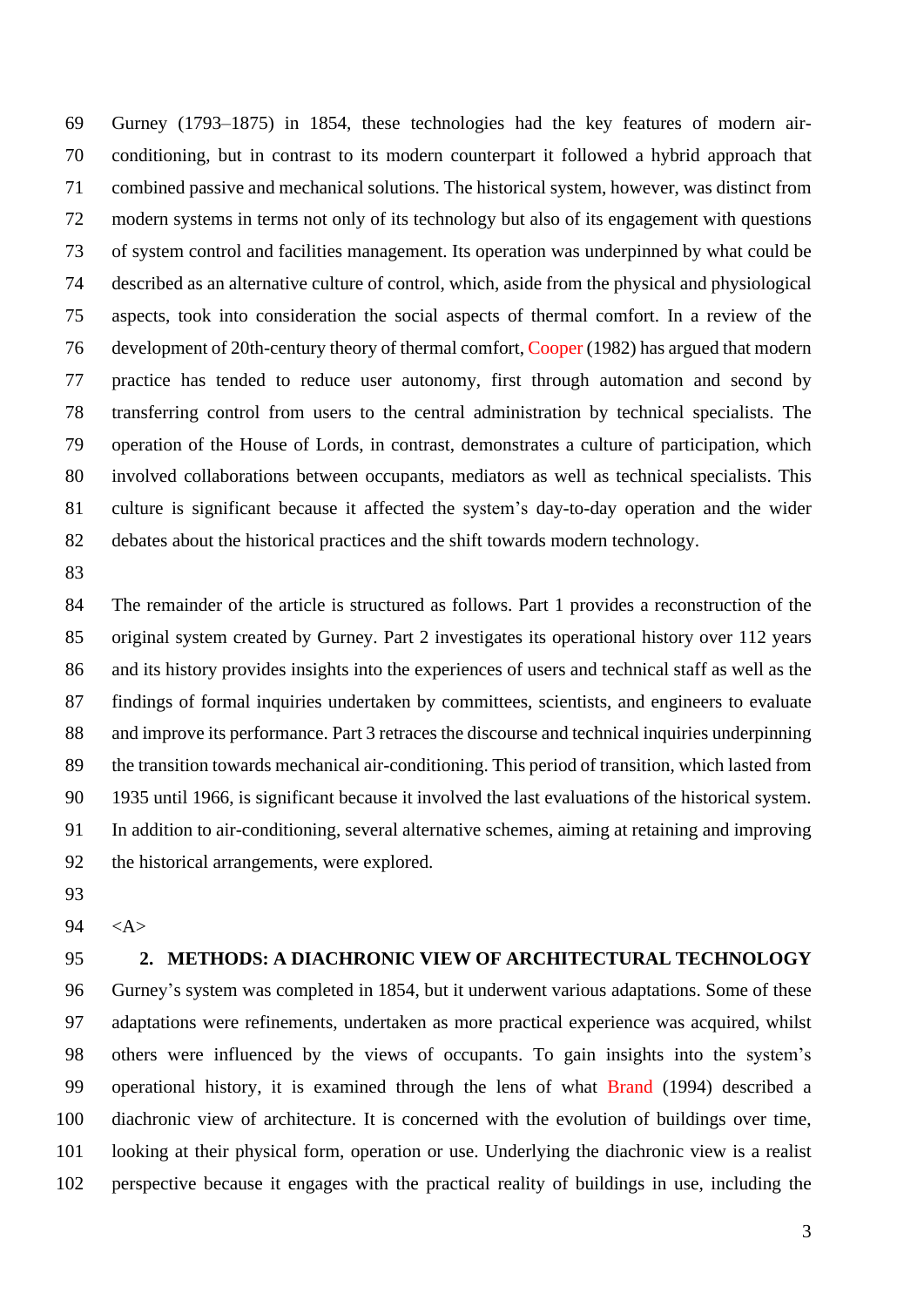challenges of adaptation of existing structures. Whilst Brand focuses largely on the adaptation for changing uses, the present paper adopted the diachronic view to examine the evolution of climate control practices.

 Gurney's system, and later adaptations, have been reconstructed by combining archival research with site investigations. The archival records cover a period of 112 years and comprise letters, photographs, drawings, technical reports, and transcripts of parliamentary committees and debates, which are held at the National Archives, Historic England and the Parliamentary Archives. The majority of records originated from the Office of Works (1854–1940), Ministry of Works (1940–62) and Ministry of Public Building and Works (1962–70). These government departments were responsible at that time for the operation and maintenance of the Houses of Parliament.

- 
- 116  $<\mathsf{A}\geq$
- 

## **3. PART 1: RECONSTRUCTING GURNEY'S APPROACH TO CLIMATE CONTROL, 1854**

 This article focuses on Gurney's system, but it needs to be noted that it was the adaptation of an earlier system, completed by architect Charles Barry (1795–1860) in 1847 (Schoenefeldt 2021). Barry's system was only operational for seven years, and Gurney's scheme reused parts of the inherited infrastructure and was underpinned by studies on the performance of Barry's system. Gurney's arrangements remained largely unchanged for 67 years, followed by a period of minor adaptations, but before studying its operational history, it is necessary to study the original design.

 $127 \, \times B$ 

### **3.1 GURNEY'S DESIGN**

 This climate was managed by combining ventilation with a 19th-century method of 'air- conditioning'. The latter was a warm air central heating system that incorporated facilities for evaporative cooling, humidification and air filtration. The ventilation was driven by the natural convection of warm air ascending tall shafts, which was enhanced with the aid of coke furnaces and controlled through manually operated valves. The debating chamber had two shafts. One was located at roof level (*Figure 1: 1*), which was connected to the extract flues for the Division Lobbies and an air chamber above the ceiling (*Figure 1: 2*) [AQ5] (Office of Works 1967). The second stack comprised a pair of tall shafts (325 ft; 98 m) inside the turrets of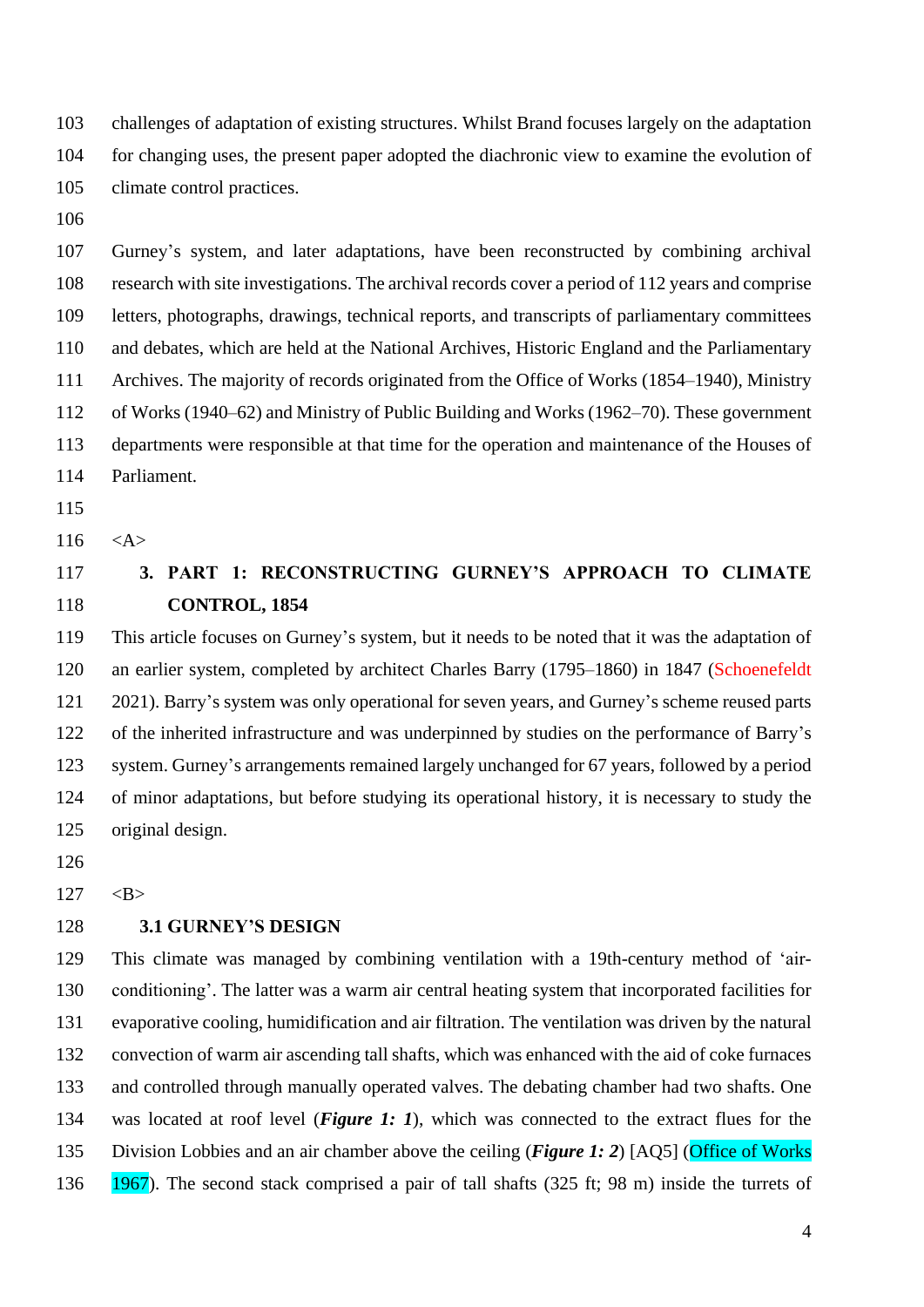Victoria Tower (*Figure 1: 5*) (House of Commons 1890–91: Q258). These were connected to the House through a passage inside the basement (*Figure 1: 4*). The ceiling was connected to this passage through four vertical flues (*Figure 1: 3*) inside the wall of the Princes Chamber, each equipped with a separate valve (*Figure 1: B*). As the hot air was forced downwards from the ceiling to the basement, these flues were referred to as a 'down pulls'. Air was primarily extracted through openings within the ornamental ceiling beams, but some air was also extracted at floor level (House of Lords 1883a: Q346) at the north end of the chamber; in an area known as the 'bar' the floor could be switched to the Victoria Tower extract network through another valve (*Figure 1: C*).

[AQ6]

 **Figure 1:** Houses of Parliament: diagrammatic cross-section showing the stack ventilation system with control valves.

*Source:* Author's own drawing.

 The fresh air was sourced from two courtyards at ground level and was 'conditioned' inside a large air chamber below the House (*Figure 3*). It was admitted through eight large openings with folding doors that acted as control valves for the supply (*Figure 2: 13*). One half faced the State Officers Court in the west, the other the Peers Court in the east. The doors were operated manually. In winter the air was admitted by opening small panels at the bottom of these doors, whilst in the summer, when larger volumes of air were required for cooling, the complete doors were opened. John Percy, one of the superintendents of the system, reported that they had to be completely open to prevent excessive temperatures during hot weather or when the House was crowded (Percy 1866). Behind the doors the air passed through canvas screens (*Figure 2: 4*), removing dust and soot particles, and then heated, using steam-heated batteries (*Figure 2: 5*), and humidified using two methods. In cold dry weather, the humidity was raised with the aid of steam, using an array of 'vaporisers' (*Figure 2: 11*). In summer, the air was cooled and humidified through fine sprays of water (*Figure 2: 12*) (House of Commons 1864). Note: Gurney's approach to providing thermal comfort in warm weather was distinct from modern methods involving mechanical refrigeration. It relied on the combination of multiple passive techniques. The air temperature was reduced through evaporative cooling, which involved passing air through sprays of cold water. This was provided through sprinklers located inside the two cloisters in front of the air intakes. As it had limited capacity to actively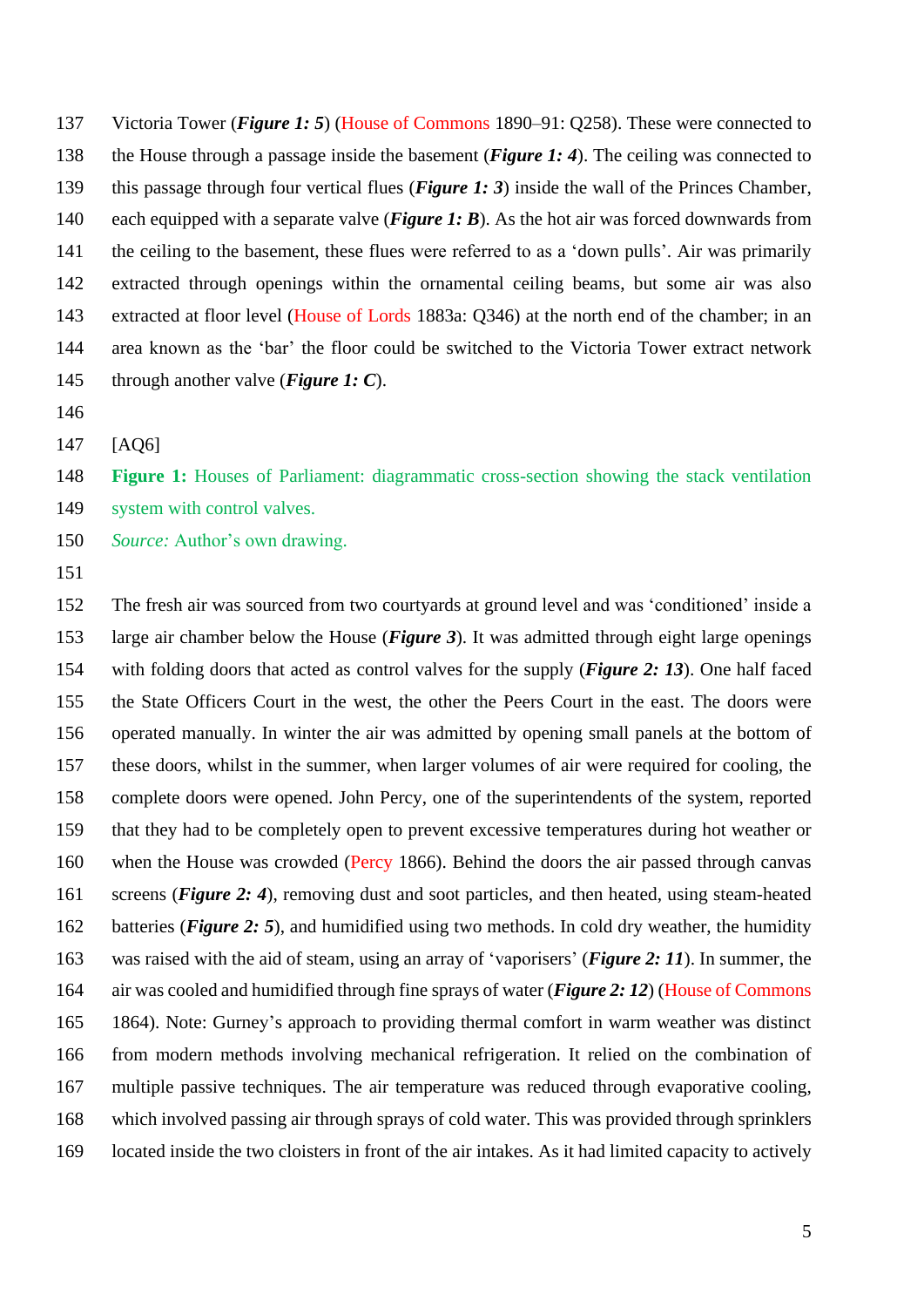- reduce the air temperature, it was complemented by use of solar shading and ventilation, which
- is explored in the next section.
- 

**Figure 2:** Cross-section showing features of the environmental system.

- *Source:* Author's own drawing.
- 

 **Figure 3:** Interior of the air chamber, July 1897, showing canvas screens (left), three rows of heating batteries and apertures to the equalising chamber above.

- *Source:* [AQ7] Benjamin Stone, Photograph 19.
- 

 After it was 'conditioned', the air ascended through 12 rectangular valves (*Figure 3*) into a 'equalising chamber' above (*Figure 2: 6*), which contained additional steam batteries. Most of the air entered the House through perforated floors, but some was introduced at mid-level, using ornamental openings inside the throne and below the 'Peeresses Gallery' (Office of Works 1867b) [AQ8] (*Figure 2: 16*). The floor, composed of cast-iron gratings and perforated timber panels, was covered with permeable fabric. The original fabric was horsehair, which was later replaced with sisal matting (Ministry of Works 1960) (*Figure 4*). Covering an area 187 of 2950 ft<sup>2</sup> (274 m<sup>2</sup>), the perforated floor was intended to reduce the risk of peers being exposed to strong currents, in particular when higher ventilation rates were needed to mitigate the impact of large crowds or hot weather. Referring to trials inside the House of Commons, 190 Gurney claimed that the perforated floors allowed  $[AQ9]$  7000 ft<sup>3</sup> (198,000 litres) of air per minute to be introduced without producing any 'sensible motion' around the body (House of Lords 1854: Q643). Later records, however, show that these quantities, which equated to only 2.3 air changes per hour, were much lower than the eight air changes required for cooling.

 **Figure 4:** Floor composed of iron gratings and a perforated timber panel below a layer of sisal matting.

*Source:* [AQ10] Ministry of Public Building and Works 1967, G 10708/4.

 In the House of Lords, the provision of 'air-conditioning' was confined to a small number of spaces, which were the debating chamber, two Division Lobbies and the corridors behind the galleries (*Figure 5*). The Division Lobbies, which also had grated floors, could be connected to the main air supply through several valves (*Figure 2: 8*) (Office of Works 1867c). In the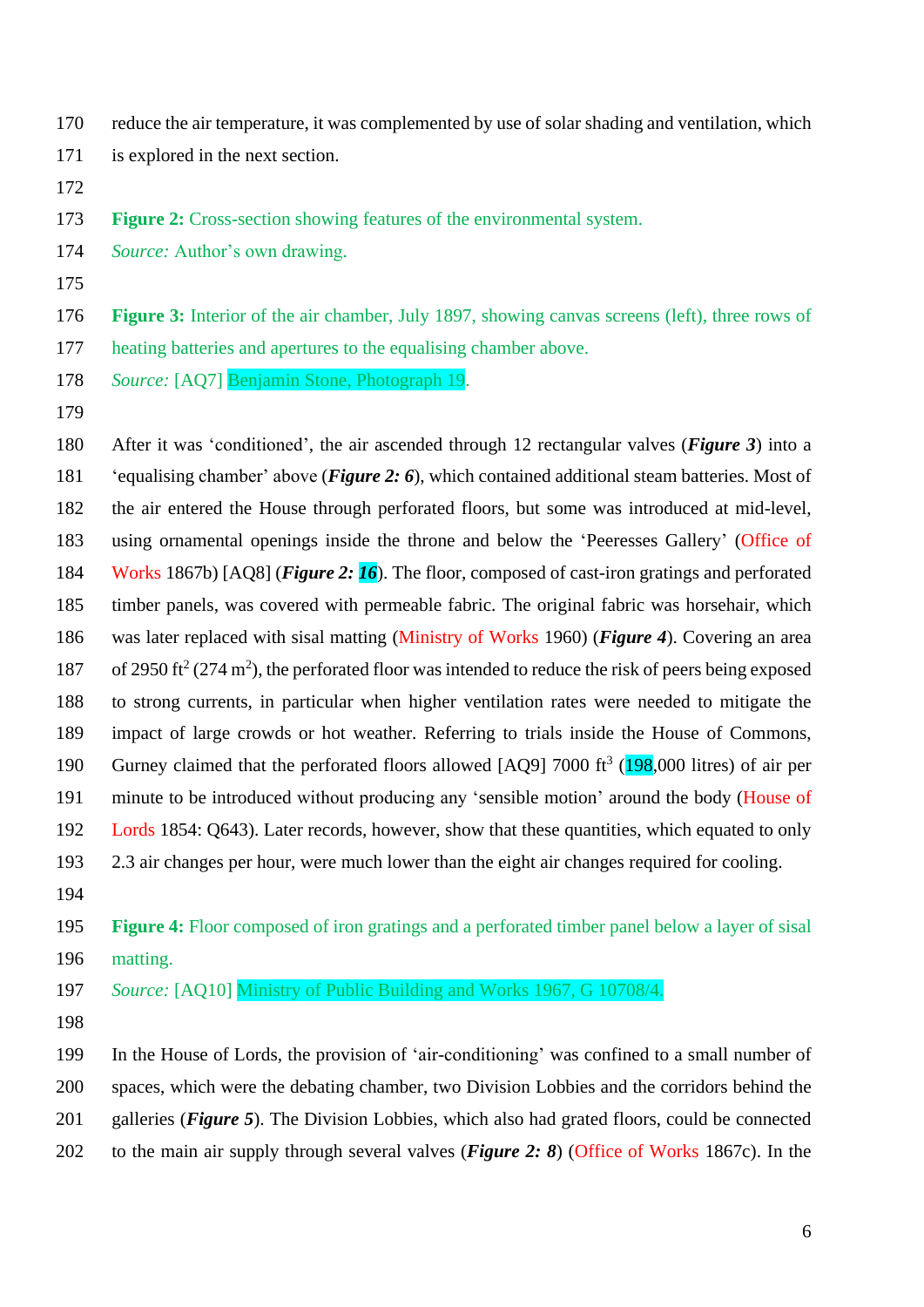- corridors the supply was through vertical flues, each equipped with an individual valve [AQ11]
- (*Figure 2: 14*).
- 
- **Figure 5:** Floor plan of the House of Lords.
- *Source:* Author's own drawing.
- 

### <B>**3.2 AN AUXILIARY SYSTEM OF NATURAL VENTILATION**

 Conceptually the House resembles a mechanically air-conditioned building, but what distinguishes Gurney's approach from its modern counterpart is the fact that it was not permanently sealed. Although it was ventilated through openings inside the floor and ceiling and also climatically controlled, it incorporated an auxiliary system of natural ventilation. The idea of introducing openable windows was first explored by a Select Committee in 1854 whilst reappraising Barry's earlier system. The idea might appear simplistic, but in the first half of the 19th century it was still common for similar types of spaces, such as lecture halls or courtrooms, to be naturally ventilated. In [AQ12] John Soane's Law Courts (1822–25) in Westminster, for instance, the courtrooms had central heating, whilst the ventilation was provided through doors and windows that were carefully managed by attendants (*The Times* 1878). The implications of adopting similar principles inside the House of Lords were reviewed and the provision of openable windows was endorsed in the Committee's final report in July 1854.

 The Committee consulted Gurney and Barry and also reviewed the outcome of trials inside the House of Commons. Barry was not supportive. In a statement of 4 May 1854, he argued that altering the existing glazing would be complicated and expensive, but also raised concerns about the risk of draughts if windows were opened during sittings (House of Lords 1854: Q495).

 Barry's reservations are not surprising as the scheme represented a clear departure from his original concept. From 1847 to 1854 the chamber was mechanically ventilated and permanently sealed in order to exclude atmospheric pollution and maintain stable climate conditions. The original windows had two layers of fixed glazing, comprising an inner layer of stained glass and an external layer of clear plate glass. According to Alfred Meeson, a civil engineer who had supervised the operation of Barry's system, their purpose was to provide: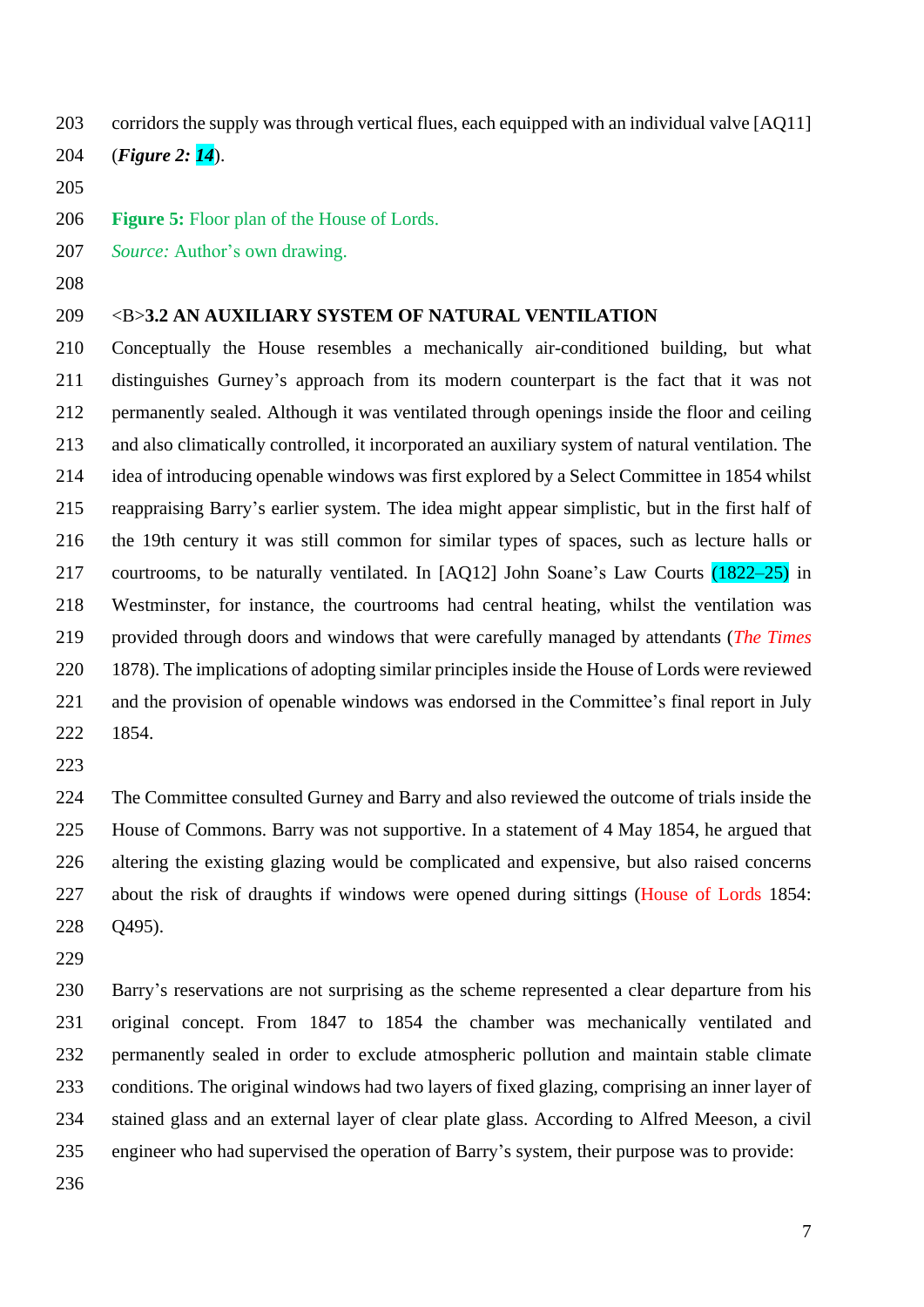| 237 | stratum of air between the two glazings, which would prevent the cooling action of the                       |
|-----|--------------------------------------------------------------------------------------------------------------|
| 238 | external atmosphere upon that of the House.                                                                  |
| 239 | (House of Lords 1854: 104)                                                                                   |
| 240 |                                                                                                              |
| 241 | Meeson also warned that the opening of windows could result in draughts and loss of control                  |
| 242 | over the temperature, but he admitted that in 'some states of the weather it might be very                   |
| 243 | pleasant and agreeable' (House of Lords 1854: Q148).                                                         |
| 244 |                                                                                                              |
| 245 | Gurney, in contrast, advocated the introduction of openable windows (House of Lords 1854:                    |
| 246 | Q437). One key objective, first outlined in his report from 10 April 1854, was to achieve direct             |
| 247 | communication 'between the interior of the building and the open air'. He proposed fitting                   |
| 248 | openable windows inside the chamber and corridors. The original intention for the windows,                   |
| 249 | however, was neither to assist nor to replace the stacks, but to refresh the atmosphere before               |
| 250 | and after sittings. Following the trials in the House of Commons, however, Gurney changed                    |
| 251 | his position. On 8 May 1854, he reported that 'draughts could be felt, but not offensively',                 |
| 252 | [AQ13] and in summer he believed that peers:                                                                 |
| 253 |                                                                                                              |
| 254 | will like the windows open during sittings, there is a freshness from them which is very                     |
| 255 | agreeable.                                                                                                   |
| 256 | (House of Lords 1854: Q692)                                                                                  |
| 257 |                                                                                                              |
| 258 | In his final report of 17 June 1854, Gurney made some allowance for their deployment during                  |
| 259 | sittings for 'times when it was desirable' (Gurney 1854) [AQ14] ( <b>Figure 6</b> ).                         |
| 260 |                                                                                                              |
| 261 | <b>Figure 6:</b> Open windows inside the Lords Chamber, 1869.                                                |
| 262 | Source: [AQ15] British Library.                                                                              |
| 263 |                                                                                                              |
| 264 | Gurney's scheme, completed in December 1854, involved substantial changes to Barry's                         |
| 265 | original glazing. A total of 24 casements, two in each window, were installed inside the                     |
| 266 | debating chamber alone (Office of Works 1854; Barry 1854) ( <i>Figures 1: a</i> and 2: <i>a</i> ). These     |
| 267 | were operated with cords from the exterior (Ministry of Works 1943a). The chamber windows                    |
| 268 | were also provided with retractable solar blinds ( <i>Figures 2: e, 5: e and 7</i> ) to protect the interior |
| 269 | from sunlight in the morning and afternoon. Although the House is enclosed with heavy                        |
| 270 | masonry walls, a substantial part of the exterior envelope was glazed. At the upper level glazing            |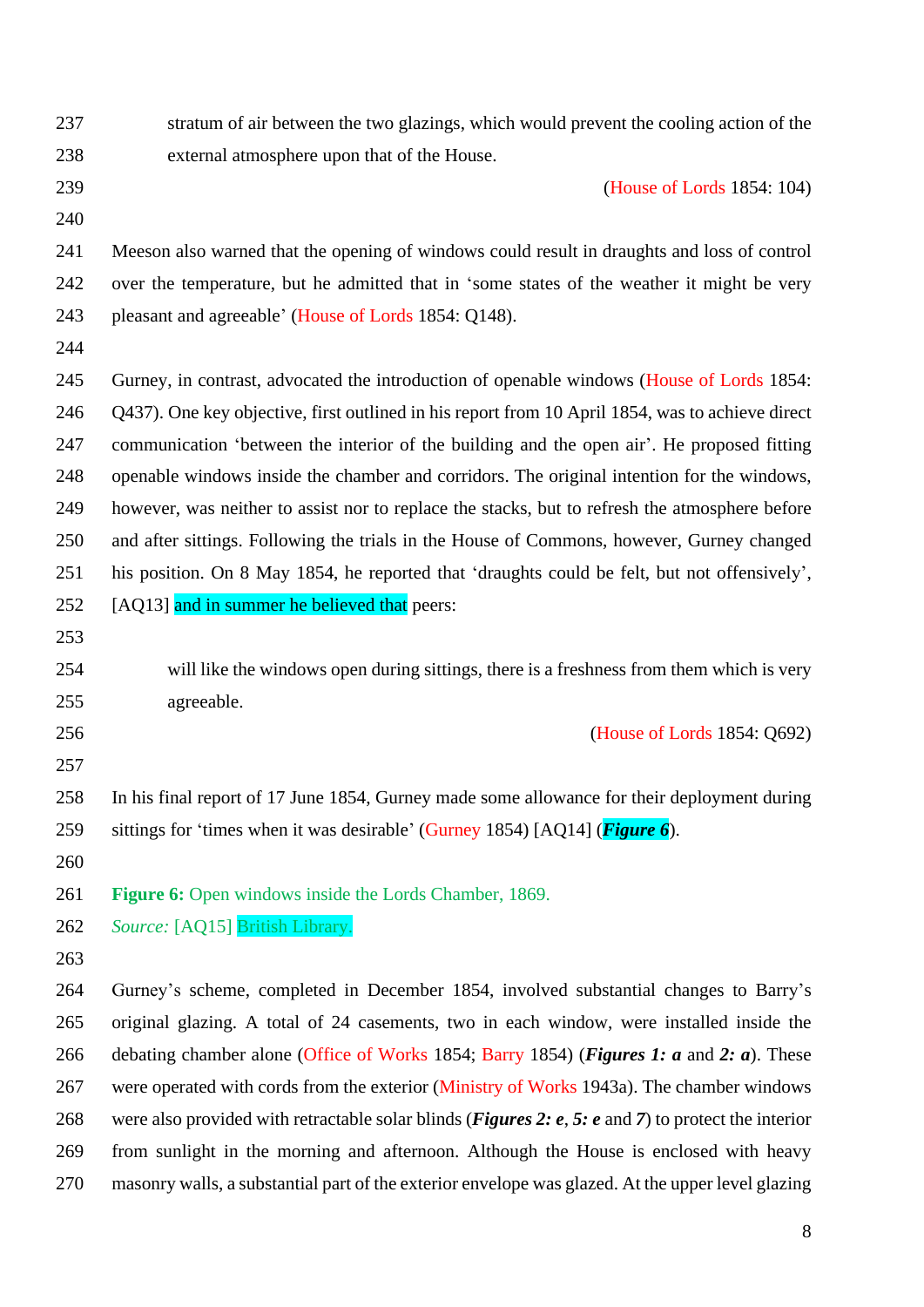accounted for nearly 40% of the wall surface, making the interior highly susceptible to heat loss in winter and solar gains in summer. As the glazing was east and west facing, exposure to sunlight were also highest in summer, when it was not always desirable.

 **Figure 7:** Aerial photograph, January 1948, showing the external shading reinstated after the war.

*Source:* [AQ16] Historic England Archives, Photograph OP17839.

 Further operable lights were introduced in the adjacent lobbies, four in each of the two Division Lobbies (*Figures 2* and *5: d*) and 12 inside the corridor at gallery level [AQ17] (*Figure 5: b*) (Office of Works 1929b, 1929c). This arrangement allowed fresh air to be introduced either directly, using the openings windows within the chamber itself, or indirectly, through several doors, which use the windows inside Division Lobbies and gallery corridors (*Figures 1*, *2* and *5: c, f*).

 These arrangements illustrate that environmental management was not solely the function of building services. It represented a historical example of a hybrid system, which could be operated in different modes [AQ18] (*Figure 8*). In the sealed mode the air was conditioned, introduced through the floor and extracted through the ceiling with the aid of shafts. In the second mode, some fresh air was introduced through windows at a high level. In the third mode, which was only deployed occasionally to mitigate overheating during large sittings or hot weather, natural ventilation was increased by opening windows and doors on the principal and gallery level (Ministry of Public Building 1964).

**Figure 8:** Three operational modes.

- *Source:* Author's own drawing
- 

### <B>**3.3 THE OPERATIONAL ARCHITECTURE**

 The system was operated manually, following a set of environmental monitoring and control procedures. In addition to the ventilation, cooling, heating and humidification, staff had to manage the auxiliary system of windows, doors and shades, and also monitor the internal climate through measurements, direct observations and the review of user feedback. Archival records do not provide details about the degree of control that Gurney aimed to provide, apart from a brief note in a report of 1857, which refers to 'working temperature' of 64°F (18°C)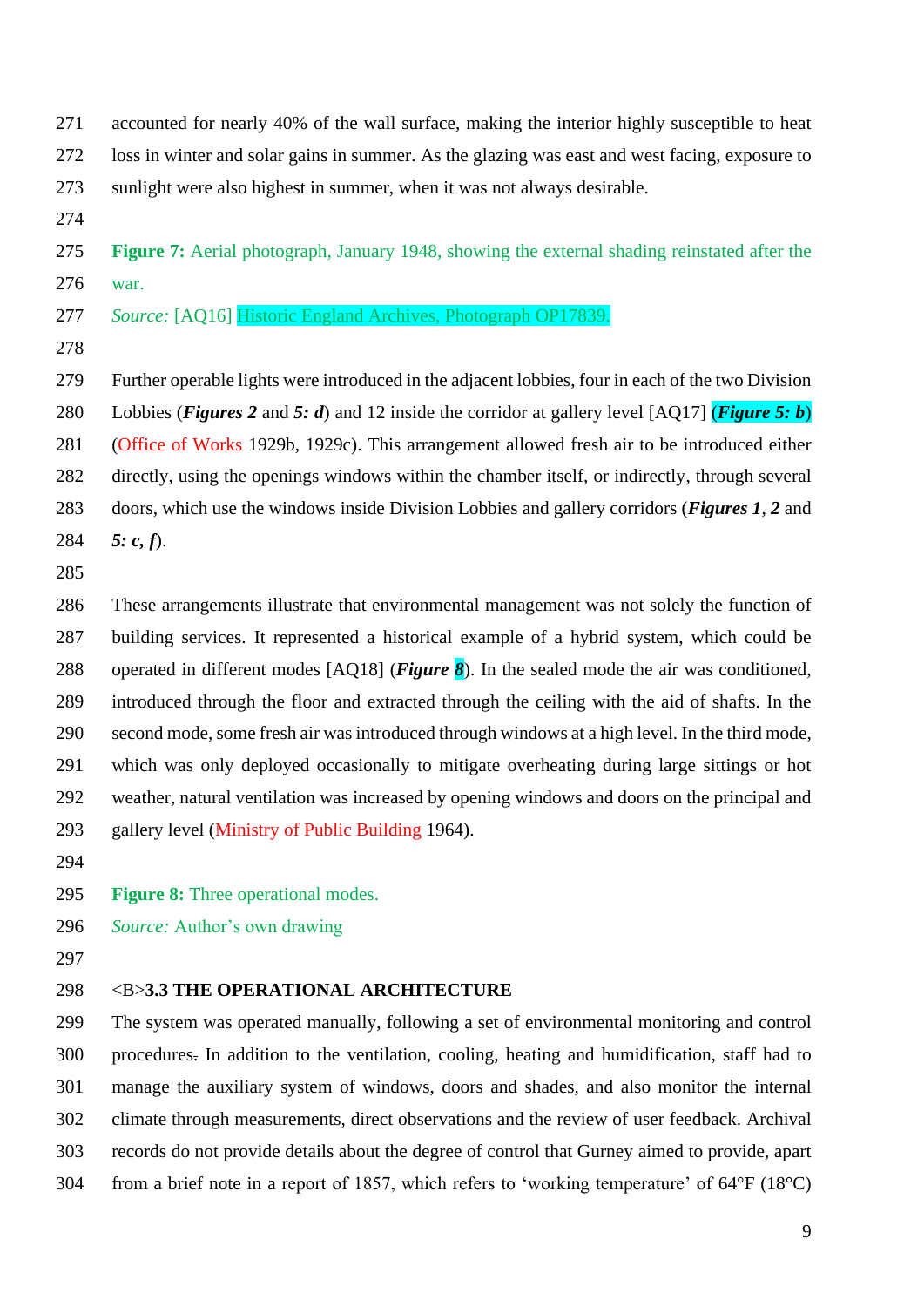and relative humidity between 55% and 82% (House of Commons 1857). Temperatures were measured with traditional mercury thermometers, whilst dry- and wet-bulb thermometers were deployed to measure relative humidity. Between 1862 and 1889 temperature readings were collected every 30 minutes at different locations within the House (House of Lords 1869a: Q105) and recorded in paper registers (House of Lords 1883a: Q344). Historical photographs show, for instance, that two thermometers were fixed to the wooden screens of the bar (Farmer n.d.) and one near the box for the Usher of the Black Rod (Stone 1897). The collection of data enabled staff to receive constant feedback on the state of the internal climate, and temperature 313 records were also acted as evidence used in conversation with users.<sup>1</sup>

 The technical staff also collaborated with senior officials inside the House, who took a central role in communication feedback on user experience and in managing the auxiliary system. Whilst the technical staff was not permitted to enter the chamber during sittings, officials had dedicated seats inside, enabling them to directly interact with the peers. The Lord High Chancellor, who was the presiding officer, sat on the Woolsack in the centre, whilst the Serjeant-at-Arms had a dedicated seat near the throne, and the Usher of the Black Rod occupied a box at the opposite end (House of Lords 1950a). Acting as intermediaries, these officials interacted with the lords about issues of thermal comfort, air quality or the use of windows, and, if necessary, issued instructions to the ventilation department for ad-hoc adjustments.

 This level of participation of officials, which continued until the 1960s (Lord Chamberlain 1963), illustrate that Gurney's system was dependent on a social feedback mechanism. This process is not solely a matter of historical interest, but was a central feature of an approach to thermal comfort that took into consideration user experience alongside measurements. User feedback were important in its operation in two ways. In addition to enabling a continual engagement with personal experiences and expectations, it gave the operational staff insights into the full range of thermal stimuli, including those that were not measured as part of the monitoring regime. Amongst such factors was the cooling effect of currents entering through the perforated floors or the impact of natural ventilation. *Figure 9* shows the respective role of measurements, direct observation by staff and officials and user feedback in its day-to-management.

**Figure 9:** Socio-technical control and feedback system.

*Note:* M = measurements; O = direct observation by staff and officials; and SR = user feedback.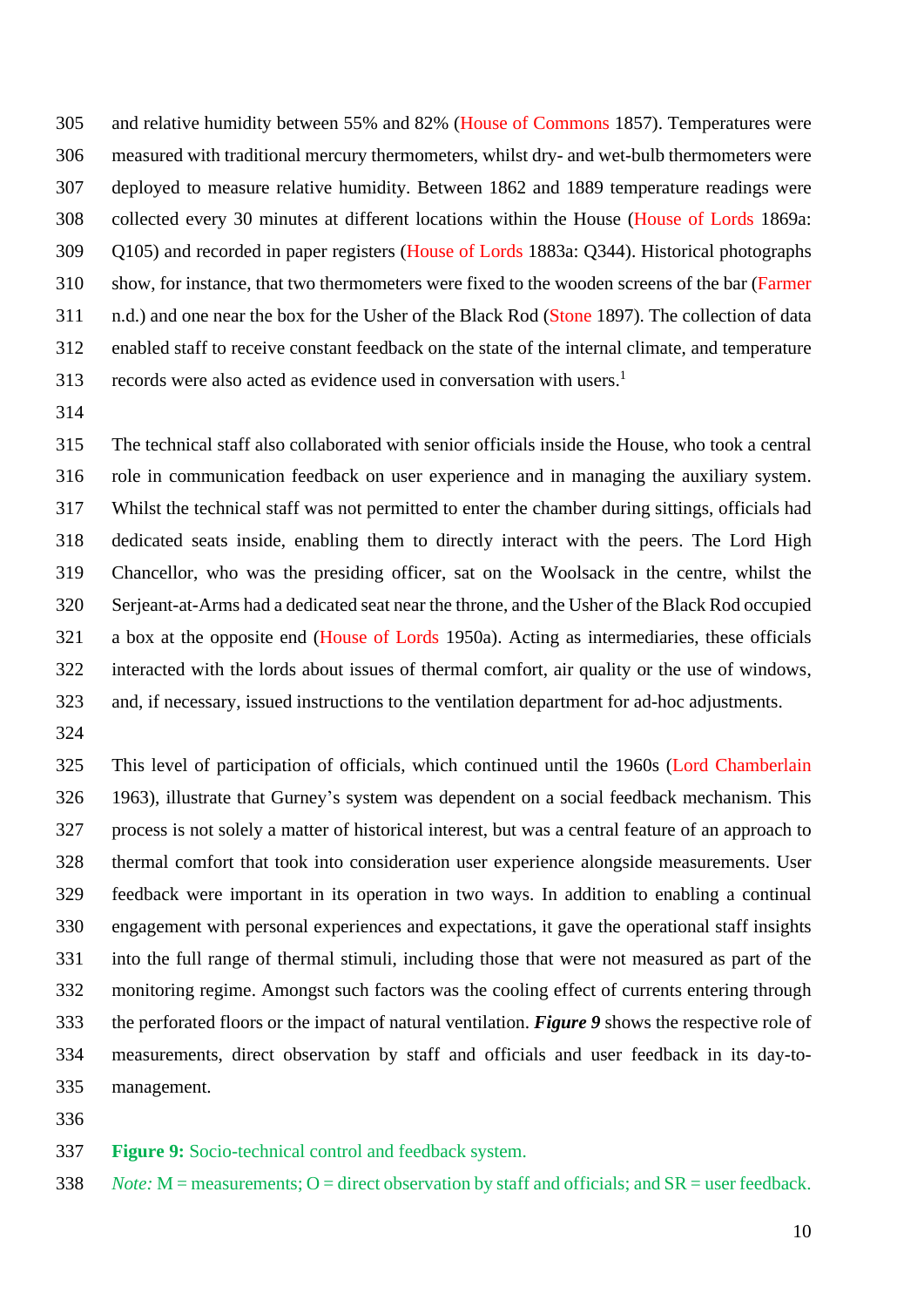- *Source:* Author's own drawing.
- $341 \leq A >$

# **4. PART 2: THE OPERATIONAL HISTORY OF THE HOUSE OF LORDS, 1854– 1966**

 The previous section has shown that lords and officials had roles in the operation of the system. Institutional records, covering 112 years of operational history, illustrate that they also participated in investigations into the performance of Gurney's arrangements. Most of these investigations were initiated by peers and officials rather than engineers. Peers voiced criticism in parliamentary debates, wrote letters to the Office of Works and also exercised influence 349 through Select Committees responsible for the administration.<sup>2</sup> The fact that the membership of these committees comprised lords and officials rather than technologists is significant as it gave users the ability to influence the direction of technical studies undertaken by the Office of Works.

 The history of these engagements can be divided into four phases. The first period was characterised by earlier evaluations of Gurney's system, which was followed by a period of minor adaptations in which new technologies were introduced to enhance its performance. The third phase (1935–62) was dominated by a final reappraisal of the system, using modern scientific methods, and first inquiries into adopting mechanical air-conditioning. The final phase (1962–66) was the development of the first air-conditioning system.

### <B>**4.1 THE FIRST PERIOD: GURNEY'S ORIGINAL SYSTEM IN USE, 1863–1922**

 For the first seven years the operation of the system was under Gurney's direct supervision, but the earliest inquiries into questions of climate control were undertaken the 1860s, when John Percy had succeeded Gurney as superintendent. In July 1865, the administrative Select Committee came to the conclusion that the system was 'capable of great improvement', and asked the Office of Works to undertake an investigation (*Daily News* 1865). This inquiry, coordinated by Percy, identified problems with the cooling strategy. In his report, dated 20 February 1866, he wrote that evaporative cooling was not always sufficient to mitigate high temperatures during the summer and that it was necessary to exploit the cooling effect of 370 currents to improve comfort. When the air was warm, Percy noted, [AQ19] 'a higher velocity will not merely be tolerated, but even may prove agreeable' (Percy 1866). This approach, however, was difficult to realise in practice because the doors inside the courtyards did not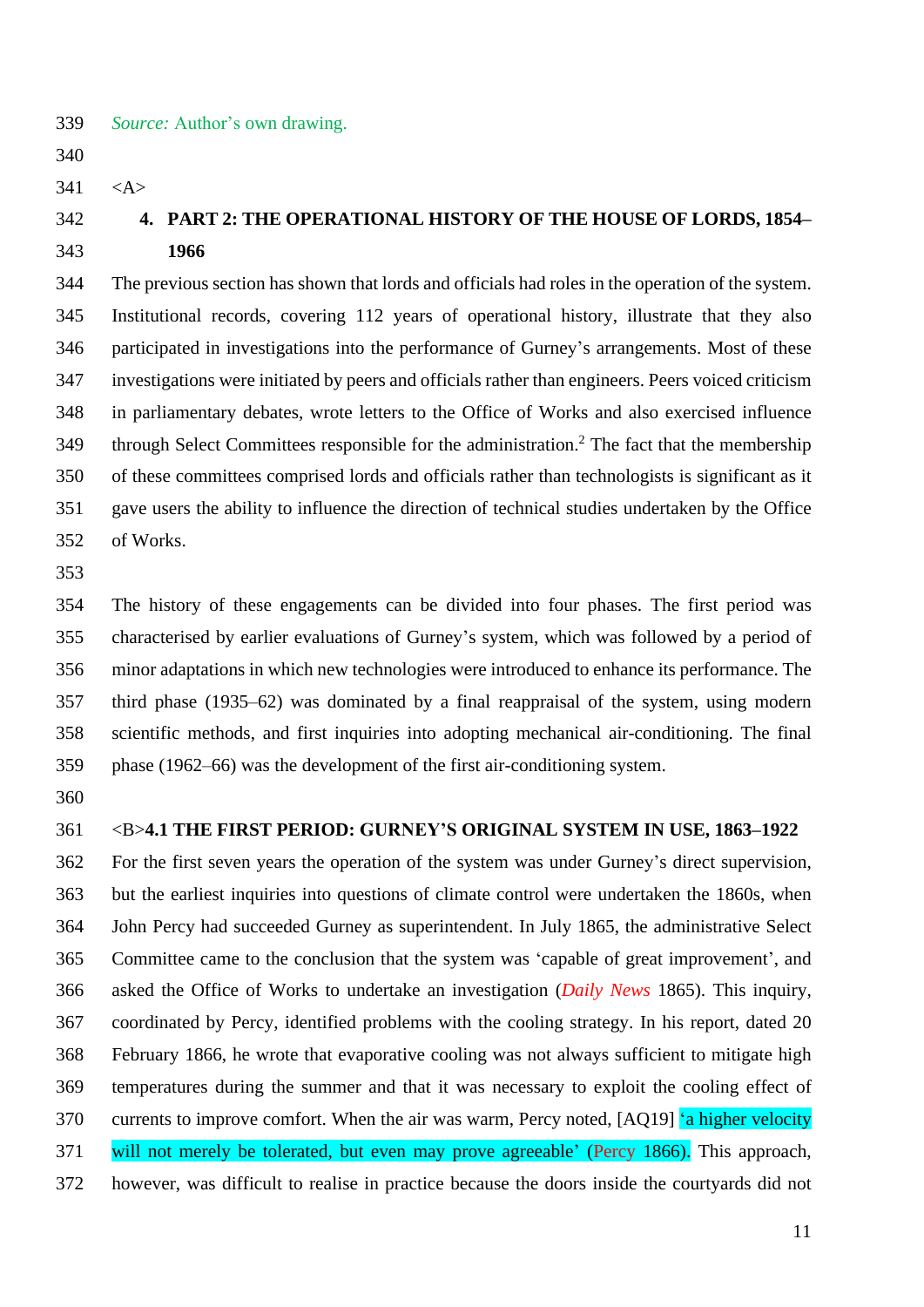- provide enough control to prevent 'perceptible currents' around the legs. To gain better control,
- Percy remodelled the evaporate cooling system and also fitted the doors with adjustable louvres
- 'capable of easy and accurate adjustment' (*Figure 10*).
- 

 **Figure 10:** Interior of the air chamber, 4 March 1966, showing the adjustable louvres of the intakes.

- *Source:* [AQ20] Strategic Estates Archives, Photograph G 10708/2.
- 

 Issues with managing currents, however, did not cease. Three years later, they were revisited in response to new complaints. In summer 1869, when the lords had multiple larger debates, the ventilation department had received several reports from peers, and on 16 July 1869, the issue also became the subject of a debate. During this debate, lords mentioned draughts and high temperatures, and some voiced a general scepticism of Gurney's system, advocating a return a simpler system of openable windows (House of Lords 1869b).

 In an oral statement of 27 July 1869, Percy admitted to the Select Committee that the existing cooling strategy, combining increased ventilation with mildly cooled air, had limitations. The desired air temperature could be maintained at most times, apart from periods when exposed to hot weather or crowded conditions (House of Lords 1869a: Q103). Historical data seem to confirm his claim. Between February and June 1869, temperatures ranged from 60°F (15.5°C) to 66°F (19°C), but reached 75°F (24°C) in July (Office of Works 1869). The ability to mitigate high temperatures was limited as the injection of cooled air or a raising of the ventilation rate could cause discomfort. Percy's observation was that the atmosphere was 'agreeable to the largest number of persons' at temperatures 62–64°F if the velocity did not exceed 1 ft 6 inches 397 per second  $[AQ21]$  (House of Lords 1869: Q12).

 During hot summer days, such conditions were difficult to maintain. Percy reported that he could provide the highest ventilation rate, which was eight air changes per hour, and kept the temperature of the supply air between 58 and 59°F, but he received complaints from peers about 'cold draughts to their feet' [AQ22] (House of Lords 1869: Q90–91). The ventilation rate, which equated to 28.5 l/s per person during a high occupancy with 400 peers, was extremely large, and calculations suggest they would have resulted in velocities five times higher than Percy's upper limit.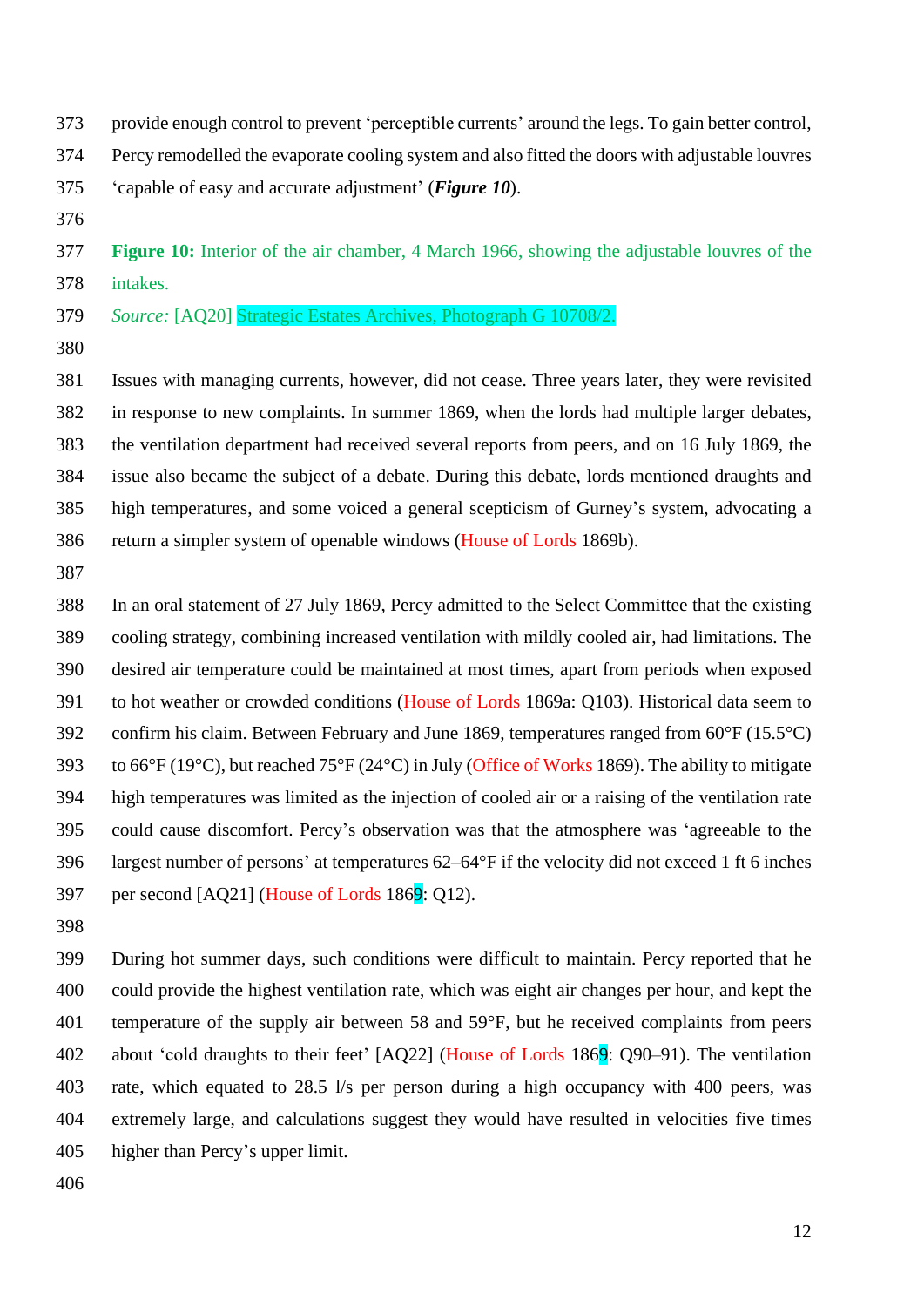### <B>**4.2 DIVERGING REGIMES OF A SYSTEM MANAGED IN DIALOGUE**

 Percy's statement illustrates the limitations of Gurney's system, but it also drew attention to the issue of peers influencing the opening of windows. In Percy's view this prevented the implementation of an effective cooling strategy. He believed that the interior could be kept cooler if it remained sealed and supplied with cooled air through the floor. In hot weather, he argued, open windows caused internal temperatures to rise, and during cool or windy conditions they produced 'downdraughts of air on the heads of Peers'. He did intend to prohibit the practice, but advised it to be limited to periods when it would not produce 'sensible draughts' (House of Lords 1869a: Q104).

 This illustrates that the technical staff and users had different views on the use of natural ventilation, and this was also mirrored in the divisions of operational responsibilities. The technical staff, which focused on the main system, did not have direct control over the windows or shades. Their control was governed by the Lord Chancellor, drawing on his own observations or feedback from fellow peers. His instructions did not always adhere to the control regimes advocated by the engineers, but reflected the expectations of users. As such, it could be argued that environmental control was subject two distinct regimes, reflecting different views on how the climate ought to be managed, and the records show that user interventions could become disruptive [AQ23] (House of Lords 1883: Q327).

 Between 1878 and 1886, the interior climate became subject of further debates and inquiries, and these revealed that summer cooling remained the most prominent issue. In July 1878, when internal temperatures as high 75°F (24°C) were recorded (House of Lords 1878). Over the next five years the records do not include any further mentions, but another review was undertaken in 1883. This was led by an ad-hoc Select Committee and chaired by the Lord Chancellor (House of Lords 1883b). This was originally appointed to review the acoustic and seating arrangements, but following a request from the Earl of Milltown, it also revisited questions of climate control (House of Lords 1883c). Percy gave another oral statement in which he largely recounted the points he had raised during the 1869 inquiry. The Select Committee did not make any recommendations, but three years later another review was undertaken. On 26 February 1886, the Earl of Limerick presented a motion asking for the Select Committee to undertake another examination (House of Lords 1886a). The Select Committee only undertook a brief assessment of the temperature records and in its report, published in March 1886, acknowledged that temperature could become 'excessive for either comfort or health 'and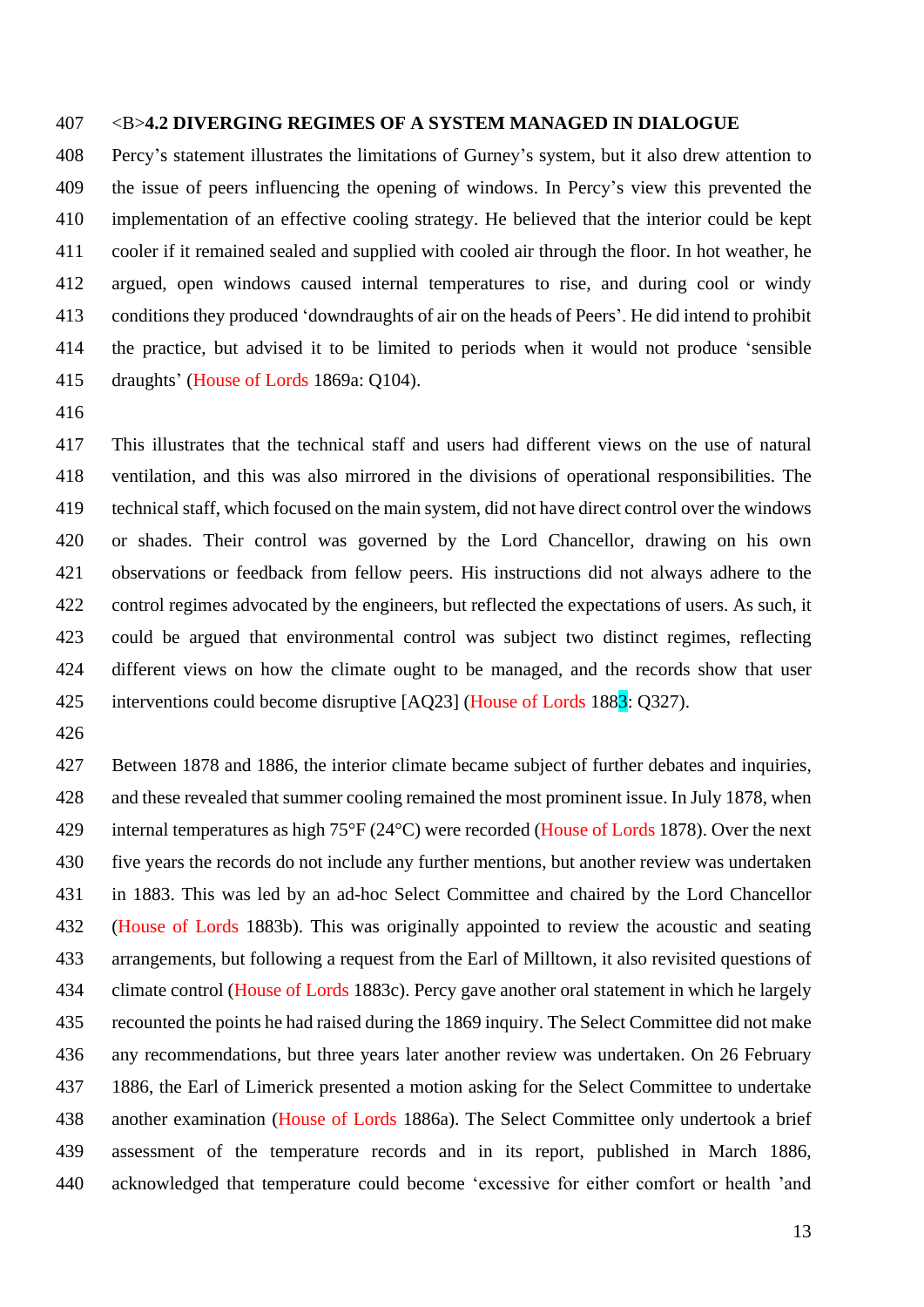441 instructed the temperatures to be kept at a  $[AQ24]$  'uniform rate' of 60°F (15.5°C) (House of Lords 1883a).

# <B>**4.3 THE SECOND PERIOD: INCREMENTAL CHANGE AND HYPOTHETICAL DESIGN STUDIES, 1911–62**

 The period from 1865 and 1886 has shown that several smaller inquiries had been conducted in response to criticism from peers, but Gurney's system remained largely unchanged. In the earlier 20th century, however, it entered a new phase, which lasted 38 years and was characterised by hypothetical design studies looking at improvements of the system. These were coordinated by the Engineering Division of the Office of Works, which, established in 1900, employed a team of specialist building services engineers (House of Commons 1914).

 The earliest design studies were undertaken in response to overheating issues during an exceptionally hot summer in 1911. In July, the Office of Works received a note saying that the: 

 ventilation is not nearly sufficient in hot weather and the atmosphere is at times very oppressive

 and that the lords wished a larger number of openable windows (Office of Works 1911). Whilst acknowledging occasional issues with high temperature, the resident engineer, Arthur Patey, 461 did not believe that they could be resolved through a larger number of openable windows (Patey 1911a). Following his advice, Chief Engineer Howard McFerran informed the Lord Great Chamberlain that improvements could only be achieved if the system were substantially remodelled (McFerran 1911). Over the following six months, Patey collaborated with Dr Louis Parkes, sanitary advisor to the Office of Works, to produce two schemes that look at the problem from physiological and technical perspectives (Patey 1911b).

 The first scheme reversed the direction of the ventilation by moving the air supply to the ceiling. Parkes endorsed this arrangement as it would prevent currents entering near the body, 470 even when the ventilation rates were boosted with electrically powered fans (Patey 1912b). It had two pairs of fans, one for the supply at roof level and another serving the floor level extract, located inside Victoria Tower. The second scheme (*Figure 11*) remodelled the air intake, following principles that were previously adopted inside the House of Commons (Schoenefeldt 2019). It involved introducing three intakes on the river terrace, which were linked to the House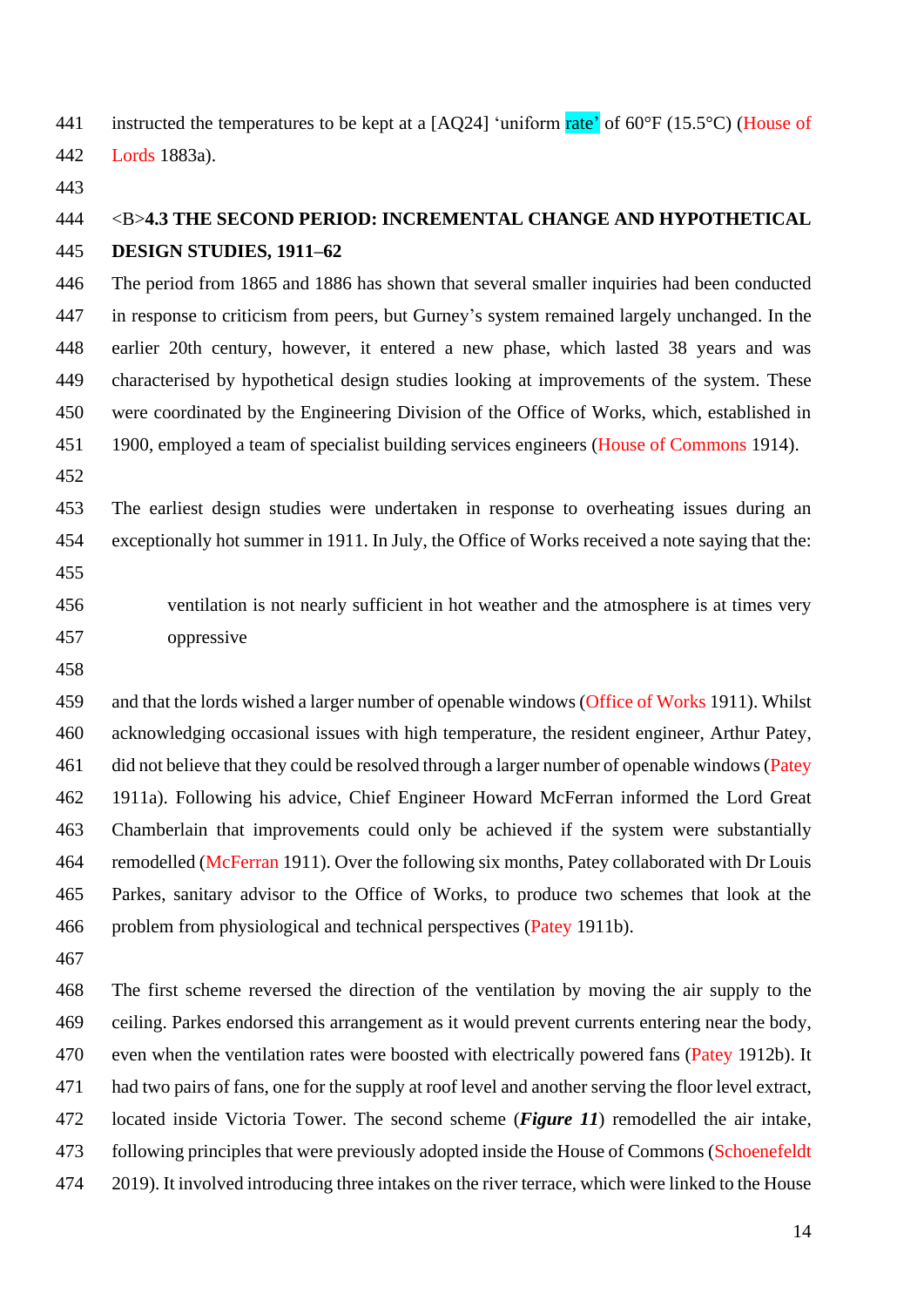- through passages at basement level. The supply air was driven by electric fans and conditioned using a system of radiators, water jets and air filters (Patey 1912a).
- 

**Figure 11:** Floor plan of the scheme for new air intake, 1912. 

<sup>479</sup>  $[AO] =$  Intakes on the terrace; 2 = tempering radiator; 3 = wire gauze filters and water sprayers; 480  $4 = \text{fans}$ ;  $5 = \text{heating batteries}$ ;  $6 = \text{damped to switch between cold air (bypass) and the heating}$ mode;  $7 = \text{air passage}$ ;  $8 = \text{damped to direct the supply to the fog filter during heavy smog}$ ;  $9 =$ 

482 fog filter (during heavy smog only);  $10 =$  valves for supply to the chamber above; blue = cold 

- air; and  $\text{pink} = \text{warm}$  air.
- *Source:* [AQ25] National Archives.
- 

 Due to the high costs, none of the proposals was realised, and following the outbreak of the First World War in 1914, the inquiries were paused for six years. The only change, completed in 1923, was the installation of electric extract fans, which replaced the use of stacks with coke fires (Office of Works 1923). Although they were never implemented, Patey's proposals represented a significant change in the approach to improving climate control. He did not go as far as introducing mechanical air-conditioning, but Patey was the first to consider the application of new technologies. This raised the question whether the historical system could be retained and improved through minor adaptions, or needed replacing.

- 
- <A>

# **5. PART 3: TRANSITION TO MECHANICAL AIR-CONDITIONING** <B>**5.1 FIRST ENQUIRIES, 1935–37**

 The idea of an air-conditioned chamber was first proposed by peers in 1935. On 24 July, the Marquess of Linlithgow presented a motion, asking the Offices Committee to consider the introduction 'of an up-to-date air conditioning plant', claiming that modern technology could offer a higher level of control. The Earl of Onslow, who acted as its chairman, considered the matter too technical for the Offices Committee, and referred the query to the Engineering Division. This subsequently conducted a large scientific investigation to evaluate the performance of the existing system and determine whether air-conditioning would be necessary to achieve adequate levels of comfort (Macintyre 1935).

 **Figure 12:** Temperature and humidity recorded inside the House of Lords, October 1935 and September 1936.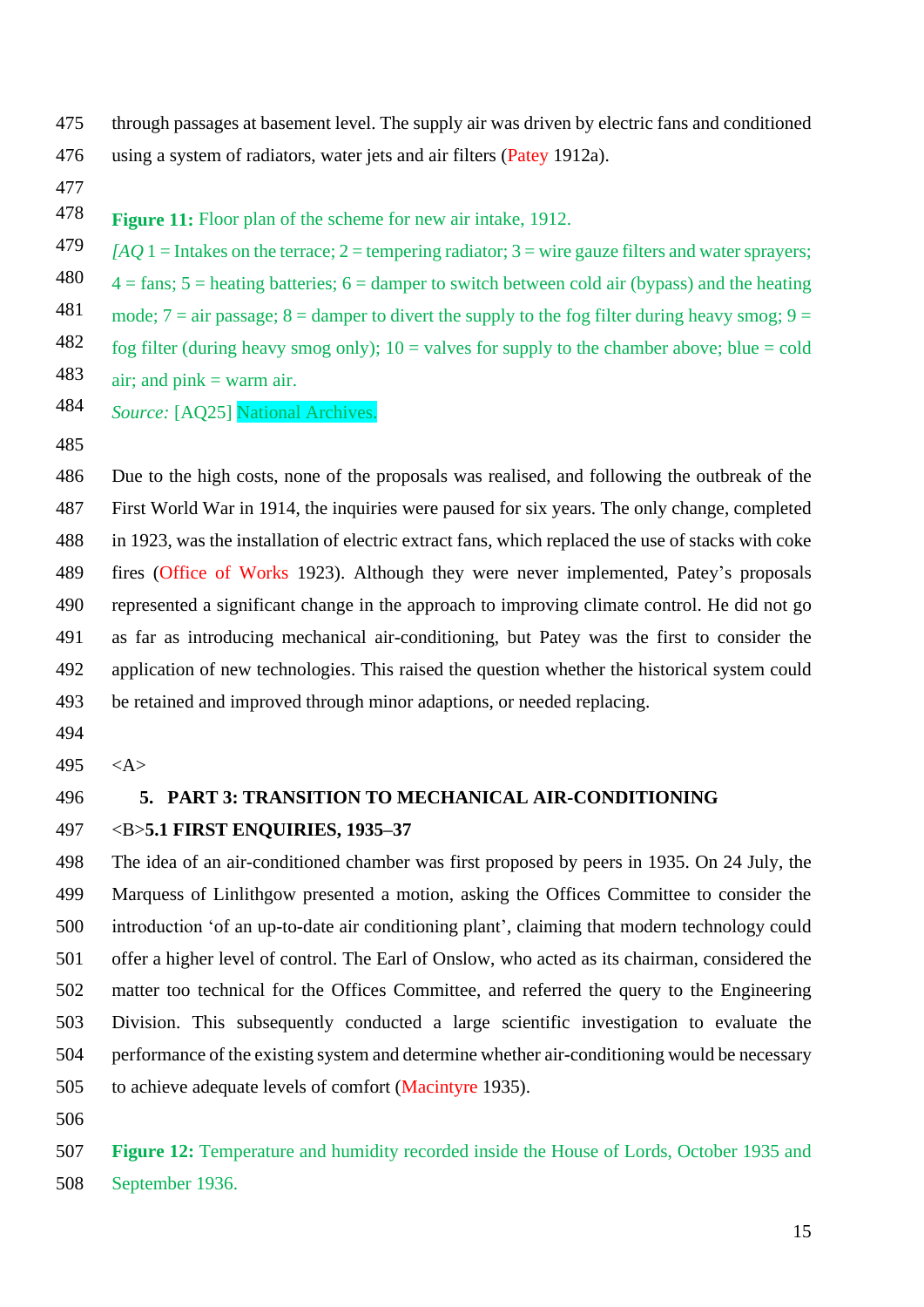*Source:* Author's own drawing.

 In his final report dated 18 November 1936, Dr Thomas Bedford, a physiologist from the Medical Research Council (MRC) who was renowned for his pioneering research on thermal comfort, concluded that high indoor temperatures, combined with insufficient air movement, were the main cause of discomfort in summer (Bedford 1936c). His study yielded detailed data on the internal conditions (Office of Works 1936a, 1936b), but did not include data of the external conditions. An analysis, undertaken using historical weather data from the observatory at Kensington Palace, London (*Figure 12*), suggests that the interior was always marginally cooler than outdoors. Although this was not always sufficient for comfort, problems with excessive temperatures or relative humidity only occurred for short periods. The MRC wrote 520 that at temperatures between 65°F (18°C) and 70°F (21°C), which was typical for the chamber, a relative humidity of 35–65% would be acceptable from a thermal comfort perspective. At 70°F (21°C), it noted, discomfort would only be experienced if the relatively humidity either fell below 25% or exceeded 70% (Bedford 1938). The historical data suggest that such conditions only occurred briefly. Temperature above 70°F (21°C) were encountered on 15 days over the monitoring period. Most of these occurred during the hottest period of the year (18– 526 26 June) when outdoor temperatures of 76°F (24.4°C) to 83°F (28°C) were recorded. On these days, the internal temperature ranged from 72°F (22°C) to 77°F (25°C). In May, July and August, temperatures between 72°F (22°C) and 73°F (23C) were recorded on only five days. Relative humidity in excess of 70% was recorded on 49 days between June and September 530 1936, but only coincided with indoor temperatures of 70°F (21°C) or above on five days.

 The study also concluded that the opening of windows only caused a marginal rise in temperature in summer, but noticeably improved comfort by increasing air movement (Bedford 1936d, 1936e). These findings were significant because they not only challenged earlier claims by engineers that the interior had to be sealed for Gurney's cooling strategy to be effective, but also provided evidence that supported the claims by peers that opening windows could improve comfort, which hitherto had only been an assumption based on personal experience.

 The final verdict of the study was that air-conditioning could help to improve conditions in summer, but also that additional changes were necessary to provide air movement. Following a principle that had been tested inside the House of Commons in the 1920s (Schoenefeldt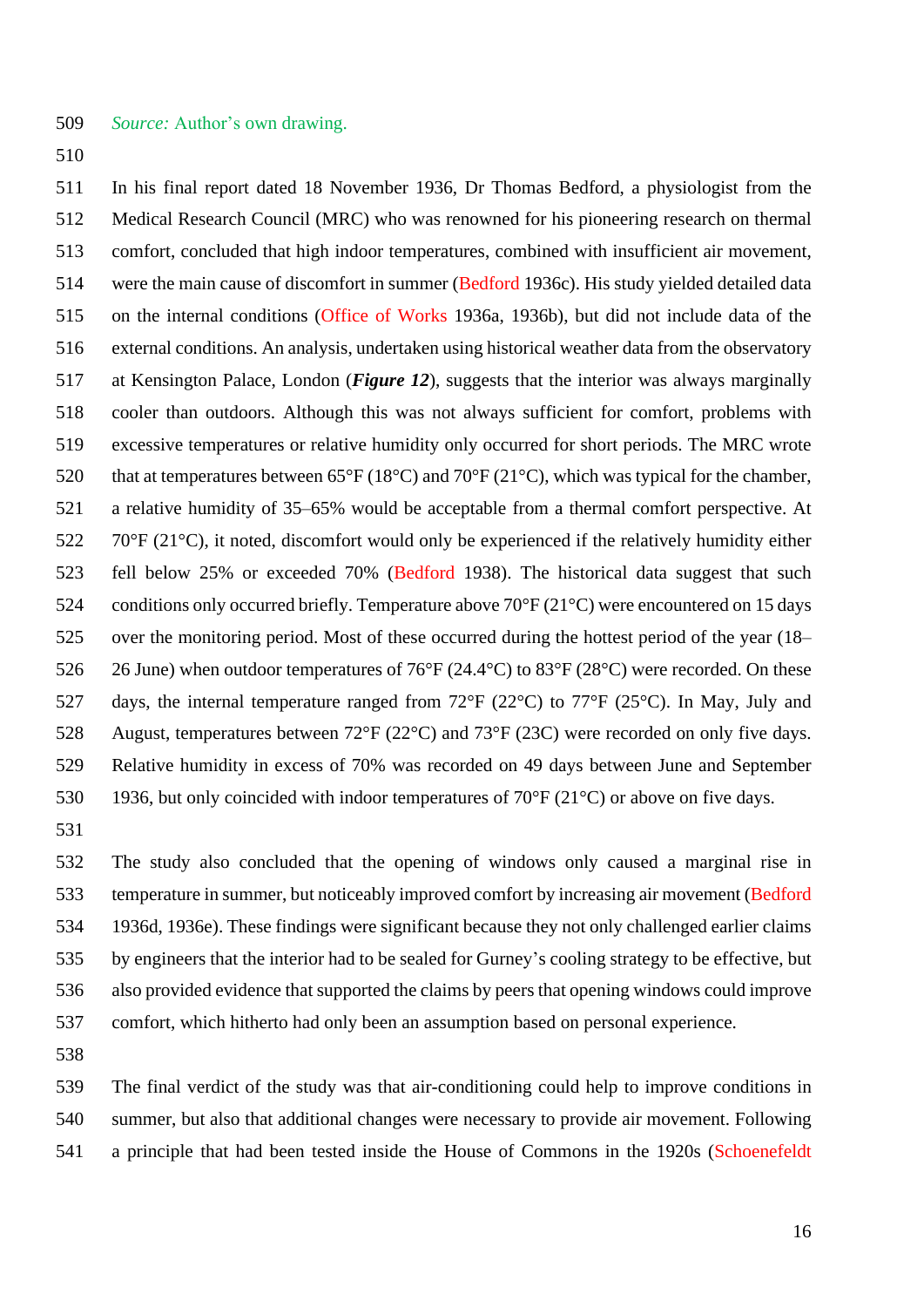2022), Bedford proposed to relocate the air supply from the floor to the gallery level and create an artificial breeze by injecting air horizontally into the space.

 As this proposal would have required substantial and expensive alterations, the Office of Works explored cheaper alternatives. John Macintyre, the engineer who had reviewed Bedford's scheme, suggested agitating the air through a simple arrangements of ceiling fan instead of remodelling the supply (Macintyre 1936). At the beginning of 1937, a technical committee with staff from the Office of Works and MRC reviewed Bedford's and Macintyre's reports. Aware of the cost implications, it recommended mostly operational changes. During the daytime, it advised keeping the windows sealed and shaded and providing air movement through ceiling fans (DSIR 1937), whilst during the night windows were to be opened to cool the structural fabric naturally. Neither the smaller interventions nor Bedford's scheme was implemented, and following the outbreak of the Second World War in 1939, the inquiries were intermitted for a decade.

### <B>**5.2 THE HOUSE OF LORDS UNDER TEMPORARY OCCUPATION, 1941–50**

 In May 1941, the House of Commons chamber was destroyed by German incendiary bombs, whilst the House of Lords, which had suffered comparatively minor damage, was repaired and altered to function as a temporary home for the House of Commons. The lords decanted to a small temporary chamber inside the King's Robing Room at the south end of the Royal Gallery. Amongst the alterations to the historic Lords Chamber was the enlargement of the seating area (House of Lords 1949), installation of acoustic panels (NPL 1941), and repairs of war damage 564 to the windows and Gurney's system [AQ26] (House of Lords 1943). The changes to Gurney' system included the introduction of steam radiators (*Figure 10*) and the reinstatement of the air intakes and evaporate cooling [AQ27] (House of Commons 1947a, 1947b).

 Members of Parliament occupied the Lords Chamber from June 1941 to October 1950, and despite the higher occupancy, the number of complaints about the climate was low, a fact that significantly influenced later discussions about air-conditioning after the war. During the war years, the records only include evidence of two complaints regarding the climate (House of Commons 1943a, 1943b). Instead, most of the criticism was about the [AQ28] 'absence of daylight' (House of Commons 1942a, 1942b), but due to blackout requirements, glazing was only reintroduced during the summer of 1945 (Ministry of Works 1943b). Similar to Gurney's original design, the new windows had two layers of glazing and external blinds (Ministry of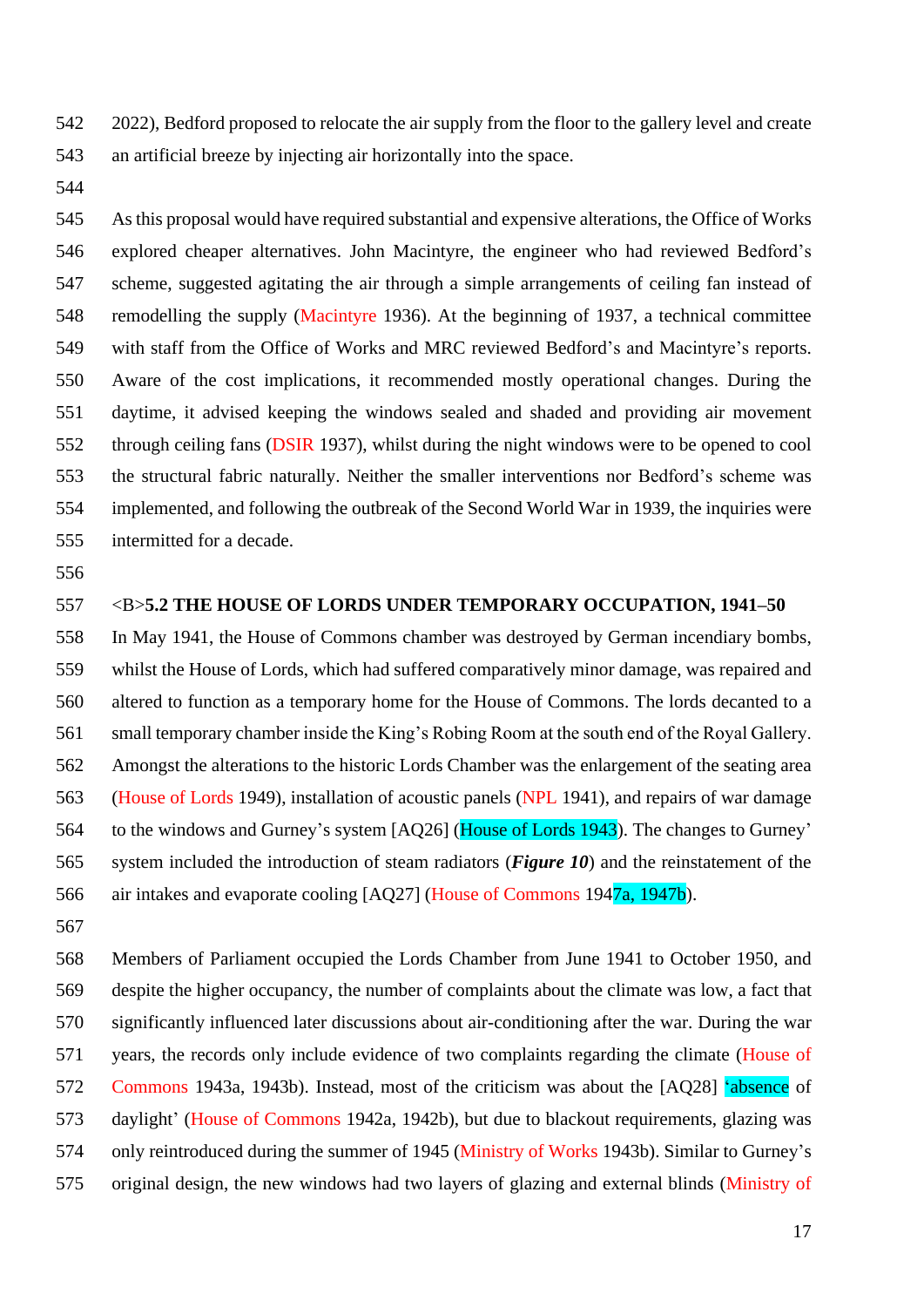Works 1943c, 1947), but the number of openable casement was reduced by half, and instead of reinstating the old system of ropes, casements were fitted with mechanical winding gears that were manually operated from the exterior. The Speaker of the House of Commons was charged with directing the opening and closing of the new windows and blinds (Burgess 1946)

- [AQ29] (*Figure 13*).
- 
- **Figure 13:** Details of windows with operating gear, 20 October 1943.
- *Note:* 1 = Hand-operated gear on the exterior with a handle; 2 = upper boxes; 3 = vertical rod 584 linking the hand-operated gear to the upper gearbox;  $4 =$  horizontal rod linking the upper 585 gearbox to the levers of two openable casements;  $5 =$  levers;  $6 =$  vertical rod linking the bottom 586 and top levers of the casements;  $7 =$  openable casement; and  $8 =$  two layers of fixed glazing 587 with stained glass internally and plain glass externally.
- *Source:* National Archives, Work 11 Series, Box 443.
- 

### <B>**5.3 SIMPLE RESTORATION DURING DECANT, 1950–51**

 In October 1950, the Members of Parliament moved into their new chamber, but the lords continued to sit in the Robing Room for another six months to allow their chamber to be restored [AQ30] (House of Lords 1850c, 1850d). This focused largely on the interior, but a 594 subcommittee appointed by the Offices Committee to plan the restoration [AQ31] (House of Lords 1850a, 1850b), was commissioned by the ministry to revisit Bedford's original proposal from 1936. In final report of July 1950, the ministry concluded that it would be difficult to 597 implemented without causing damage to the historic fabric (Sizer 1950). In the autumn, when the ministry's Maintenance Division had taken over the coordination of the restoration programme, the inquiry was discontinued and instead it explored a series of smaller interventions. The original estimates and specifications show that the Maintenance Division proposed to introduce an electrical monitoring system and replace the canvas screens with a mechanical air purification system (Mole 1950). Only the monitoring system was adopted, which was a first step towards the mechanisation of environmental monitoring procedures. Although staff still had to take record readings and enter them manually into paper logbooks, the technology simplified this process by enabling staff to take readings remotely. The conventional thermometers inside the chamber and lobbies were replaced with seven 'distance reading thermometers' which could be read remotely from a control panel at the north end of the chamber (Ministry of Works 1951).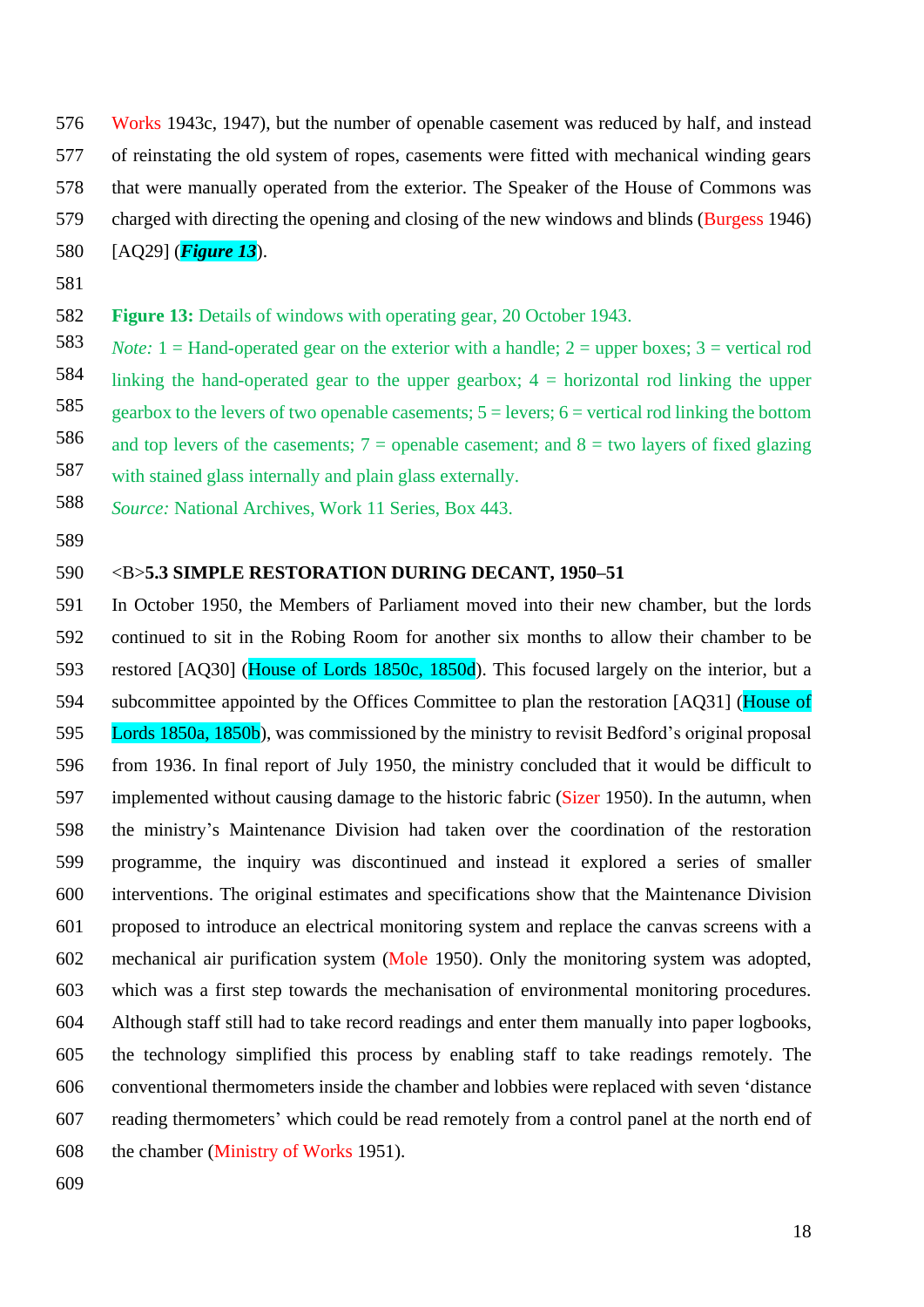### <B>**5.4 RETURN TO THE OLD HOUSE, 1951**

 The lords returned to their historical chamber on 29 May 1951 (House of Lords 1951a), and four months later the ministry's Engineering Division briefly revisited the question of air- conditioning, but, as before, it concluded that the problems were not sufficiently serious to justify the expense and postponed its inquiries. The ministry only reconsidered the adoption of air-conditioning after five years, following a request from the Lord Great Chamberlain, Marquis of Cholmondeley. A short inquiry was completed in January 1956. An engineer, H. T. Denbon, produced a proposal and concluded that it was feasible to install air-conditioning equipment without damaging the interior. His proposal was to place it inside the roof space and introduce conditioned air from the top using the historical ceiling apertures.

 However, the cost of the proposed installation, estimated at £100,000, was still high and considered too expensive by the Leader of the House, Alec Douglas-Home (Denbon 1956).

 No further alterations were undertaken for three years, but criticism of the climate did not cease. In the summer of 1959, Cholmondeley asked the Offices Committee to consider another inquiry. The Sergeant-at-Arms observed that a 'general dissatisfaction' was voiced by its members [AQ32] 'about the ventilation arrangements in the chamber, both in warm summer weather and in winter' (Mackintosh 1959). The Offices Committee also believed that the climate could only be materially improved through air-conditioning, but considered the cost prohibitive. Instead, Cholmondeley proposed that the resident engineer, Thomas Hoyland, investigate how the situation could instead be 'ameliorated at moderate expense' (Mackintosh 1959). In August 1959, Hoyland presented his preliminary report, which provided a first technical appraisal of Gurney's system in its post-war state (Hoyland 1959). He identified cooling and humidity control as the main issue. In winter, he noted, the atmosphere was difficult to breath as the relative humidity was too low, whilst the historical method of evaporative cooling was not always effective. He attributed it to the fact that the sprinklers were fed with ordinary mains water without being chilled, and that air inside the courtyards 638 was also often too hot, reaching temperatures of up to  $85^{\circ}F(29^{\circ}C)$ .

 Over the following two years, Hoyland and Denbon trialled various technical interventions to rectify these shortfalls (Bull 1959). Amongst these were experiments with automating temperature control through thermostatic devices (Cunliffe 1960a). Denbon found that these thermostats achieved 'a constant temperature in the chamber within reasonable limits' in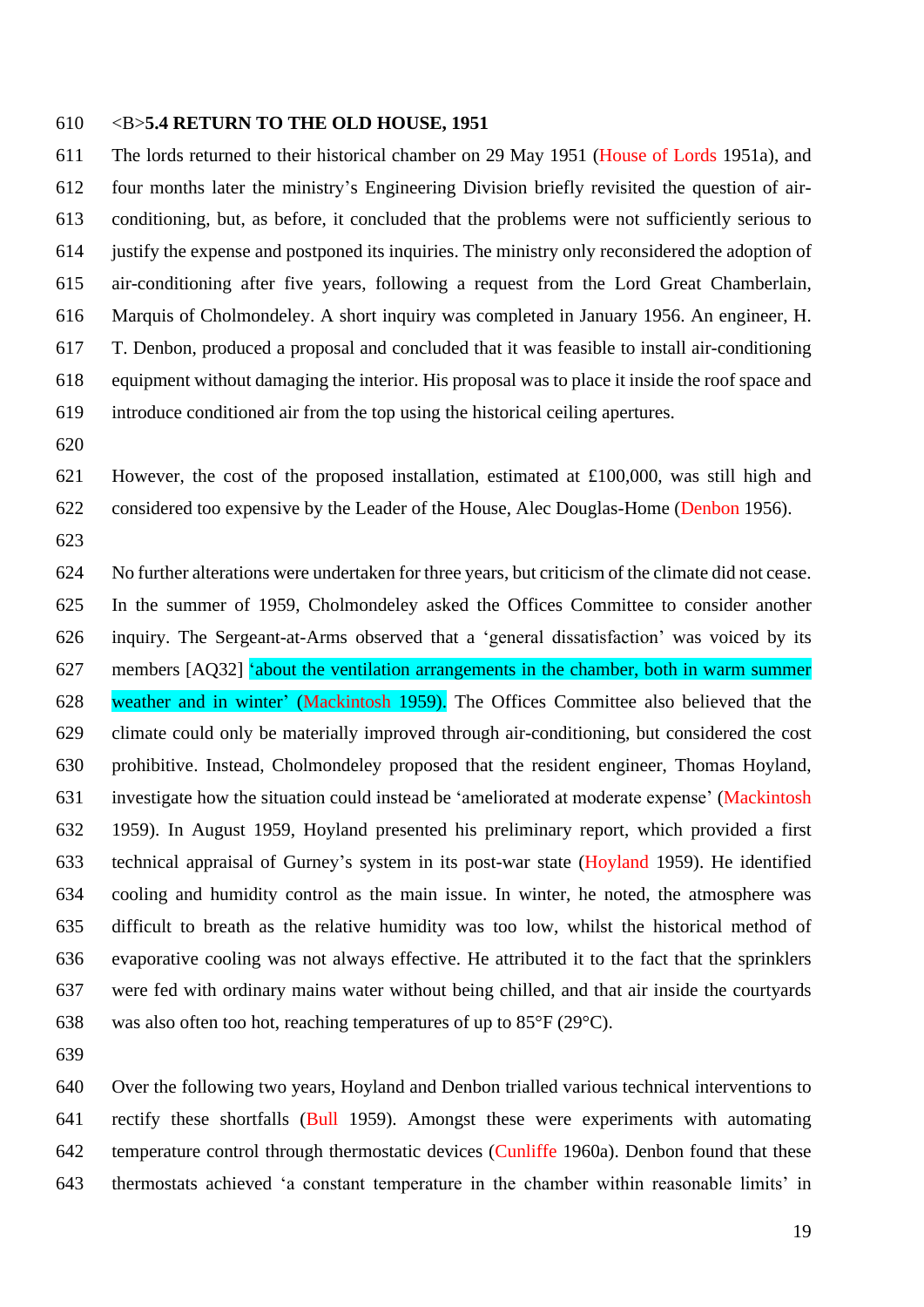winter, but did not help to regulate of relative humidity or prevent high temperatures in summer. A brief trial with mechanical humidification was undertaken, but it was discontinued due to the noise of the equipment (Mackintosh 1959). The installation of more silent equipment, estimated to cost £3000, was considered too expensive (Cunliffe 1960a). The last alteration was the installation of a new, more silent, extractor fan, which, by reducing noise levels, allowed the mechanical ventilation to operate at higher rates during sittings (Cunliffe 1960b). On 30 March 1960, Denbon sent a summary of his findings to the Lord Chamberlain in which he admitted that the level of improvement that could be achieved with a small budget was limited (Denbon 1960).

# <B>**5.5 TRANSITIONING TOWARDS A FIRST AIR-CONDITIONING SYSTEM, 1962–66**

 These investigations show that the engineers had significant limitations imposed on what could be done. Without access to adequate funding, they could only implement minor interventions, whilst peers continued to voice their dissatisfaction. Between 1961 and 1963, attitudes towards the cost or practical benefits of air-conditioning also began to change. In 1963, Cholmondeley initiated a new inquiry in response to criticism by Lord Amphthill. During a sitting on 18 March 1963, he stated that:

 my throat gets drier and drier, I often wish your Lordships could do your work in the same pleasant temperature and humidity as exists in the making and packing rooms in our factories. Seriously, my Lords, something should be done about the ventilation of this Chamber.

- 
- 

### (House of Lords 1963a)

 Although it was only a single remark, it prompted Cholmondeley to commission a new investigation (Mackintosh 1963). In contrast to previous inquiries, Cholmondeley no longer objected to the idea on cost grounds, and also felt more confident that H.M. Treasury would fund it [AQ33] (Ministry of Public Building 1864). The Engineering Division subsequently reviewed the previous studies and also examined technological advances that had been made since Denbon's inquiry of 1956. One important development was the introduction of high- velocity fans, which enabled the use of smaller ducts and made it easier to accommodate air- conditioning within the historic fabric (Bedford 1963). The Office Committee approved a feasibility study on 31 July 1963, and this time also considered the adoption of air-conditioning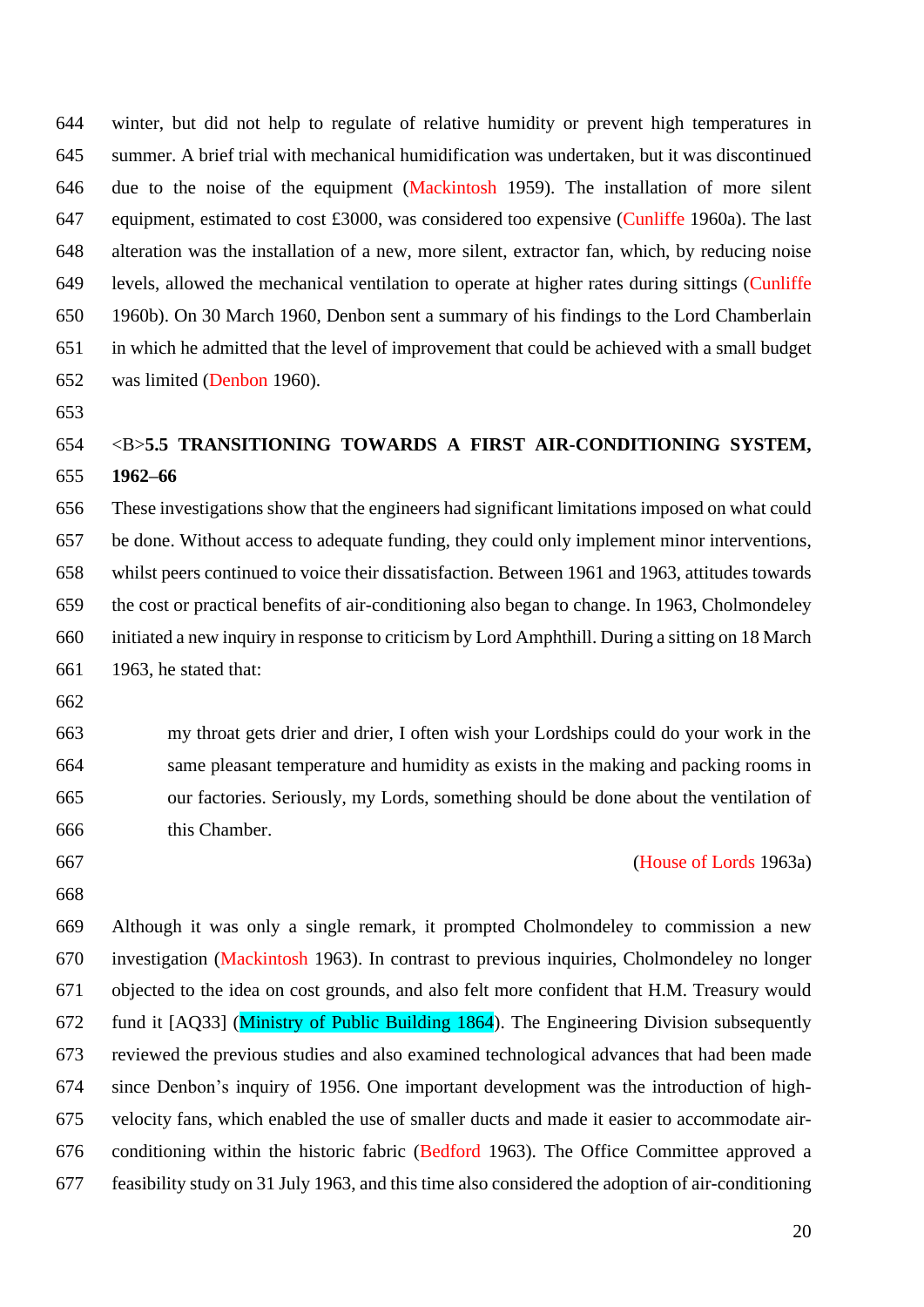'a matter of urgency' (House of Lords 1963b). In three months, the Engineering Division completed the feasibility study and structural surveys, which were coordinated by the building services engineer, J. C. Knight. The purpose of the survey was to gain a better understanding of the existing system and how far it could provide the space required to accommodate the air-conditioning equipment without damaging the historic fabric.

 At the end of November 1963, the Engineering Division had completed a cost estimate, report and drawings (*Figure 14*) for a first detailed proposal (Ministry of Public Building 1963). These show that the entire system was to be placed inside the existing air chambers below the House, but none of the old masonry shafts was reused. As it was considered impossible to provide outlets at gallery level without interfering with the ornamental panels (Waterman 1964), they had to be provided at floor level. The use of perforated floors, however, was to be discontinued and replaced with a series of rectangular floor grills below the benches. They were linked to four air-handling units through metal ducts. The intention was to subdivide the debating into four separate zones to enable the interior climate to be controlled locally. Each plant was linked to a separate set of sensors inside the chamber, and provided with automated controls, enabling it to react to any climatic changes caused by fluctuations in occupancy level or weather conditions (Barrow 1964a; Engineering Division 1963). The air extract continued at the ceiling. As a result of these constraints, the proposed system only allowed the atmosphere on the principal floor to be air-conditioned.

 **Figure 14:** Proposed air-conditioning system, November 1963, show ductwork and the configuration of floor grills.

*Source:* National Archives, Work 11 Series, Box 588.

### <B>**5.6 EXPERIMENTAL VERIFICATION, 1964–65**

 Knight advised that the design was tested and refined through physical experiments. Their purpose was to predict how far the new configuration of outlets would produce uncomfortable current around the benches (Bowley 1964a).

The proposal was to install a life-size mock-up of the system inside the House. It was composed

of a single air-handling unit, which was attached to new grills underneath four rows of benches

through flexible ducts (*Figure 15*). The objective was to test the arrangement *in situ* and also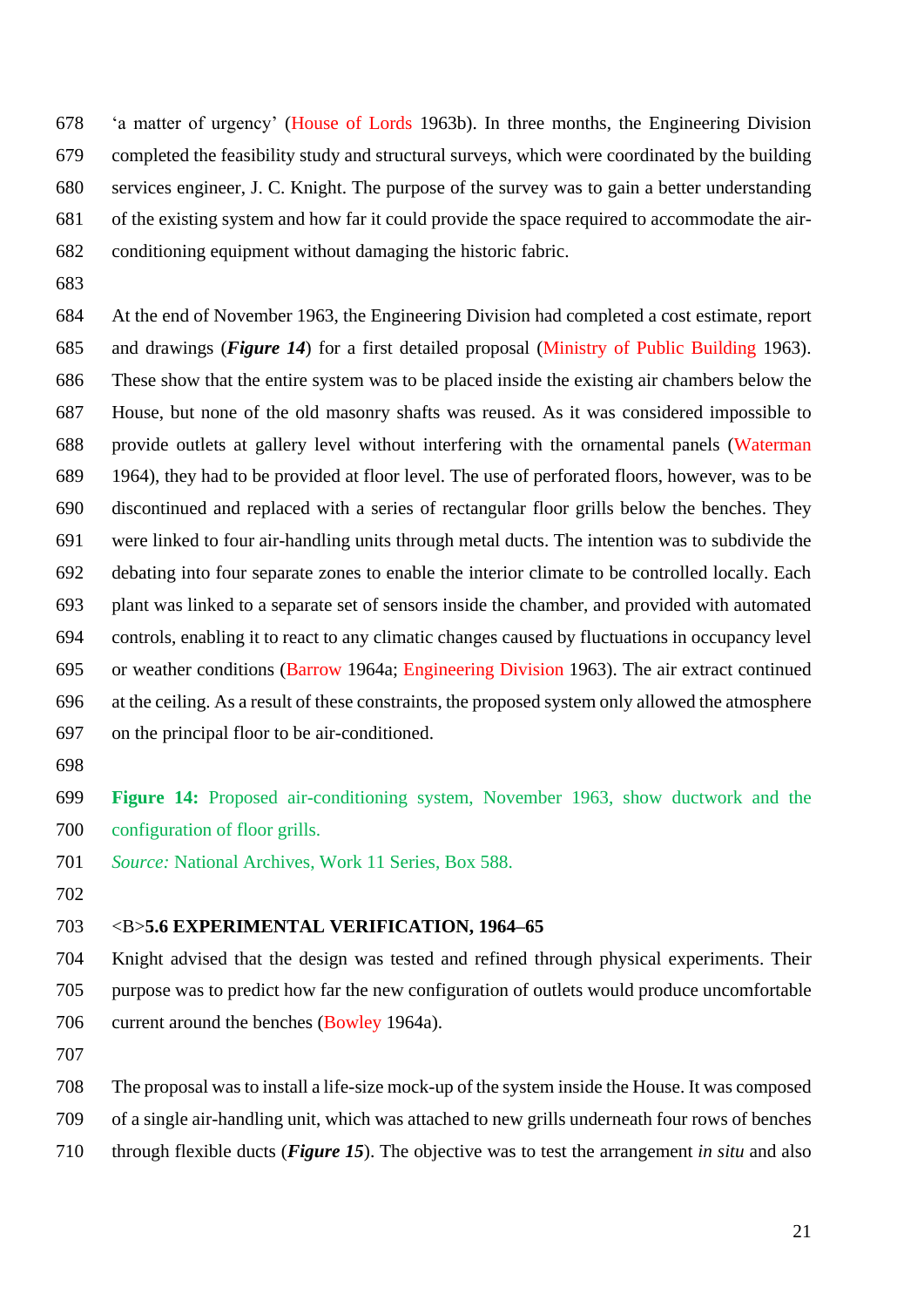| 711 | to [AQ34] 'obtain the reaction of Peers to the various alternative methods of introducing air'       |
|-----|------------------------------------------------------------------------------------------------------|
| 712 | (Barrow 1964b).                                                                                      |
| 713 |                                                                                                      |
| 714 | The trials were undertaken in April 1965. Victor Medvei, Chief Medical Advisor to H.M.               |
| 715 | Treasury, stressed that:                                                                             |
| 716 |                                                                                                      |
| 717 | [AQ35] great care must be taken to reduce the draught to a minimum and the                           |
| 718 | temperature of the air coming in from below should not be kept too low.                              |
| 719 | (Medvei 1964)                                                                                        |
| 720 |                                                                                                      |
| 721 | The first demonstration, conducted on 8 April, was attended by the Sergeant-at-Arms and seven        |
| 722 | peers, four of whom were members of the Offices Committee. The engineers reported that the           |
| 723 | participant feedback was positive, but following requests from Lord Merthyr, Chairman of the         |
| 724 | Office Committee, additional demonstrations were undertaken during actual sittings on 13–14          |
| 725 | April 1965, with attendance of 100–200 peers (Ministry of Public Building 1965a). On these           |
| 726 | two days the interior temperature was closely monitored (Ministry of Public Building 1965b)          |
| 727 | and the Serjeant-at-Arms also observed the peers to obtain their [AQ36] 'reaction to air             |
| 728 | movement from the floor' (Ministry of Public Building 1965c). The Sergeant did not receive           |
| 729 | any complaints about currents and the engineers' log mentions only 'one complaint of                 |
| 730 | overheating at 4.40 approx' on 14 April 1965 (Ministry of Public Building 1965d). Although           |
| 731 | the test phase was only brief, the engineers considered it sufficient to verify the viability of the |
| 732 | new configuration of outlets from a comfort perspective. The full air-conditioning system was        |
| 733 | completed and operational in October 1966 (House of Commons 1966), which marked the end              |
| 734 | of a prolonged period of transition from historical to modern principles of climate control.         |
| 735 |                                                                                                      |
| 736 | <b>Figure 15:</b> Sketch of the mock-up system, June 1965.                                           |
| 737 | Source: [AQ37] Parliamentary Archives, POW/1/13.                                                     |
| 738 |                                                                                                      |
| 739 | $<\!A>$                                                                                              |
| 740 | <b>CONCLUSIONS: RECOVERING THE ENVIRONMENTAL HERITAGE</b><br>6.                                      |
| 741 | The operational history of the House of Lords has elucidated a process of technological change       |
| 742 | within a historic building. This has demonstrated that practices of environmental control were       |
| 743 | subject to changes, and these were the outcome of critical engagements with the system's             |
| 744 | performance, considering the perspectives of consultants, operators and users. It underwent          |
|     |                                                                                                      |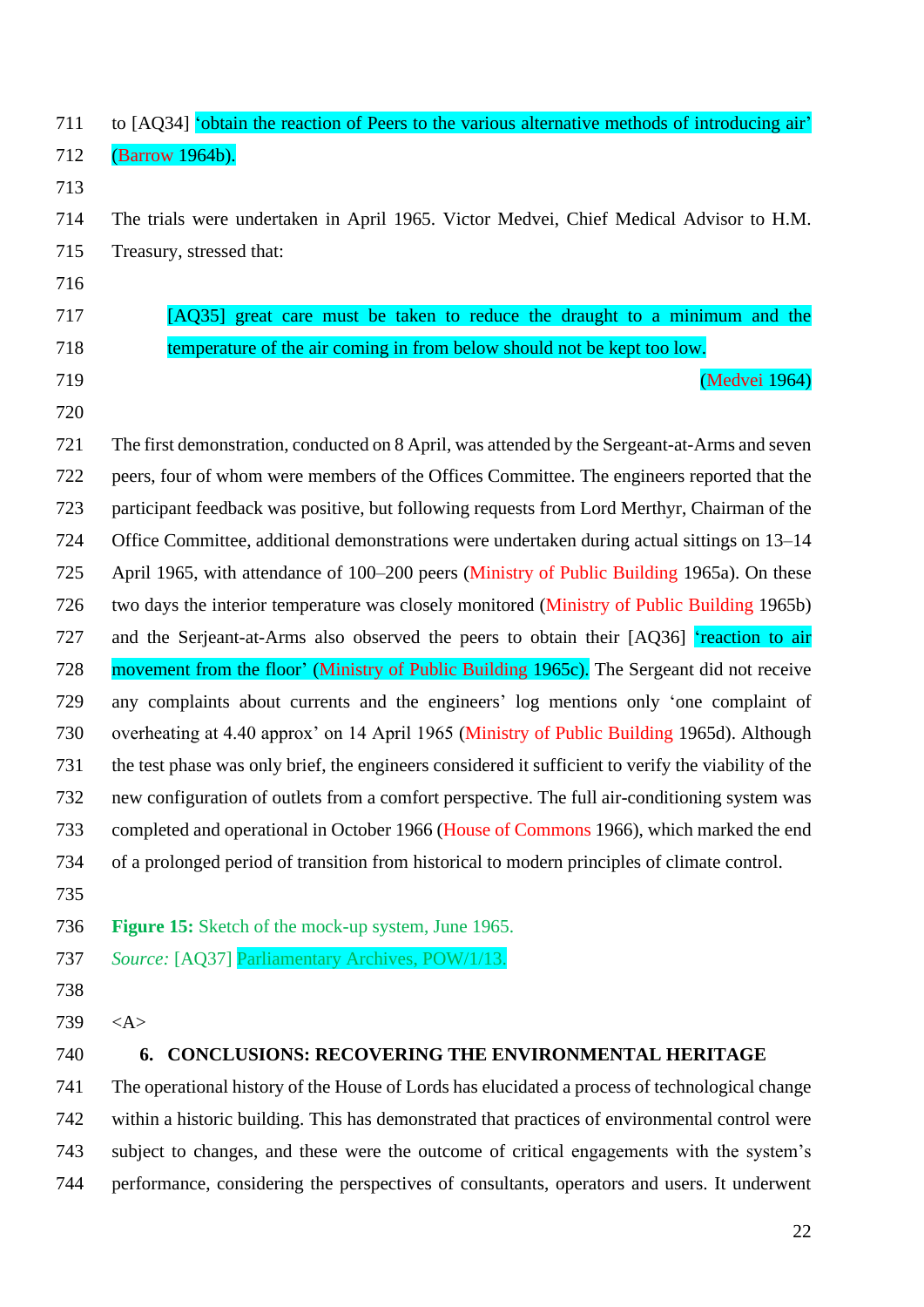several cycles of reappraisal, and these reflected a gradual change in the approach to improving climate control. Over the first 50 years the focus was on the assessment and refinement of Gurney's original principles, but from 1911, it shifted towards enhancements through modern technologies. These enhancements continued to follow rather than disrupt the original principles, but during the final phase, which began in 1935, adherence to the original principles began to fade and the final installation of mechanical air-conditioning in 1966 marked a clear break. This break resulted in the decommissioning of the historical technical arrangements, which, aside from the early methods of 'air-conditioning', constitute auxiliary systems of natural ventilation and shading. However, these changes were not solely technological. They also involved the discontinuation of the complex social processes associated with the historical system.

### <B>**6.1 EPHEMERAL ARCHITECTURES OF CHANGE**

 This research did not explore whether the new technology was more effective than its historical predecessor or if occupants were satisfied with the thermal comfort provision of the new mechanical air-conditioning system, but it showed that its decommissioning was not driven by evidence of the technical deficiencies alone, but also by a shift in attitude towards 19th-century technology amongst engineers and occupants. The primary focuses of this shift in attitude was on thermal comfort, whilst current concerns, such as energy efficiency, carbon emissions or operational costs associated with mechanical solutions, did not receive any considerations. Occupants were no longer prepared to tolerate the levels of thermal comfort of the previous decades, and from the mid-1930s engineers also began to adopt the view that adequate climate conditions could not always be maintained without air-conditioning.

 The substantial cost for the installation of mechanical air-conditioning, alongside the impact of two world wars, however, led to its adoption being delayed by 30 years. Over this period engineers had to confine themselves to minor alterations. Only in the mid-1960s did the House of Lords administration feel that it could justify the cost. The debates about installation costs are significant because they are underpinned by the fundamental question of how far the lords would accept some thermal discomfort, even if it were moderate and confined to brief periods. It also needs to be noted that advocacy for air-conditioning was largely founded on the opinion of some peers. Between 1935 and 1964, the air-conditioning question was revisited multiple times in response to comments from individuals, yet this represented only the view of a small,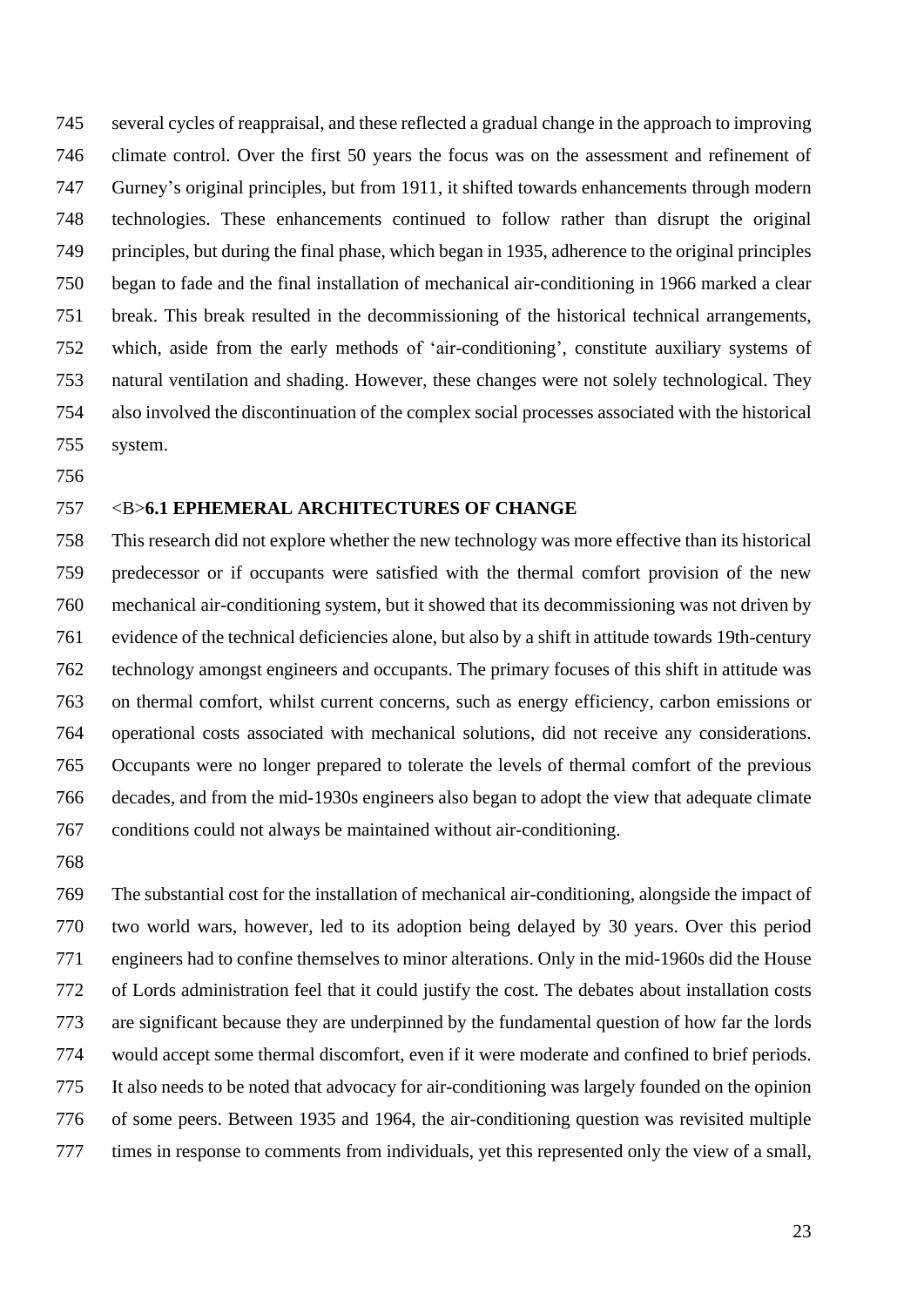yet vocal, minority. Their comments cannot be considered objective evidence of building performance.

 By providing a critical understanding of the relationship between architecture and climate control, this research also touches on issues of historic building conservation. The changes of the 20th century represented a disruption of a historical relationship characterised by a hybrid of architectural and technological approaches to climate control. In the House of Lords, as in other public buildings of the 19th century, the introduction of air-conditioning resulted in the historical environmental features becoming redundant. Some were lost, but most lay dormant within the fabric. Although currently inactive, these features are the tangible evidence of the transient environmental heritage of architecture. This research suggests that the evolution of climate control practices of historical buildings can only be fully understood if they are viewed as a process of continual engagement, in which past and current arrangements represent no more than transient positions.

### <B>**6.2 A HERITAGE-LED APPROACH TO ENVIRONMENTAL DESIGN**

 Vidar (2015) and Short (2017), amongst others, have argued that past environmental principles could provide lessons for the modern sustainable architecture, but this article suggests that the future restoration of historic public buildings offers the opportunity to re-examine the utility of past principles and explore how far their revival could provide the basis for what could be described a heritage-led approach to sustainable system design. In contrast to the principles of engineering design deployed in the design of new buildings, this heritage-led approach begins with a recovery of knowledge of the environmental principles underlying the original design of existing buildings. The study of operational histories of environmental technologies, which has been demonstrated here, can provide the foundation for such a heritage-led approach. It can provide designers with the knowledge needed to reappraise the past rejection of historical principles in favour of mechanical engineering solutions. The history of past inquiries suggests that the verdict of the 1960s was not definitive nor are the physical changes irreversible, with climate change providing the impetus for future reappraisals. These need to engage with changes in the cultural definition of comfort. Historically summer temperature of 75°F (24°C) were considered unacceptable, but according to current technical guidance, the House never experienced overheating. The highest temperature found in the archival records, 77°F (25°C), is acceptable according to current Chartered Institution of Building Services Engineers (CIBSE) guidance for non-airconditioned office buildings, and overheating only occurs in non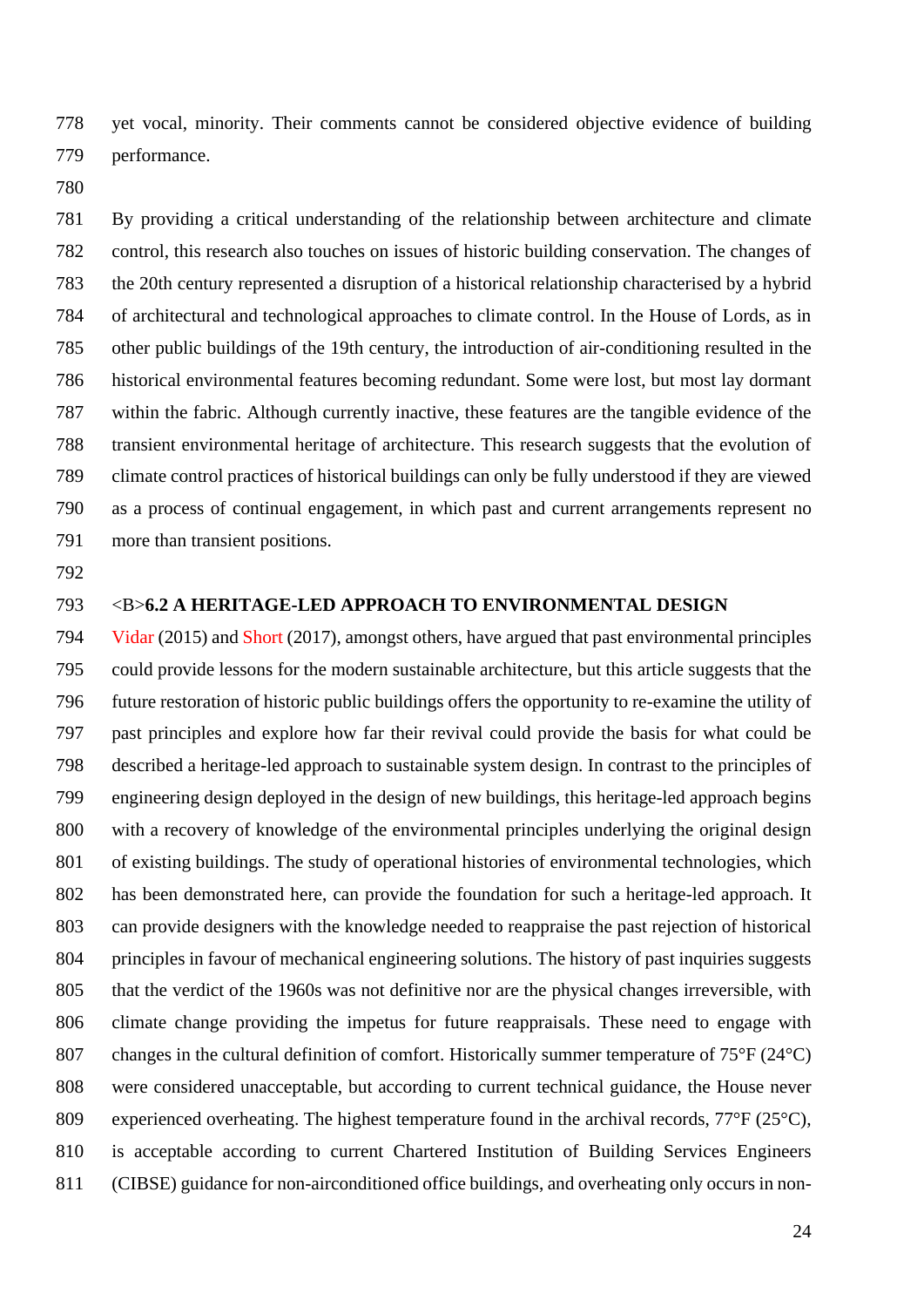812 airconditioned environments if the temperature exceeds 28<sup>o</sup>C (82.4F) for more than 1% of the occupied period (CIBSE 2006: 1.11–1.12).

 To fully appreciate the system, however, its performance needs to be assessed in the light of its social approach to delivering comfort, which sheds critical light on current and late 20th-817 century practices of facilities management. [AQ38] According to Cooper (1982), modern approaches to facilities management involve the 'expropriation from building occupants of 819 user autonomy' through a transfer to automated systems and a paternalistic model of centralised control, and administration by technical specialists on the occupant's behalf. In the House of Lords, the system was operated by technical specialists who were tasked to maintain physical conditions that were believed to satisfy the majority of occupants in most circumstances. These, however, could be adjusted any time to reflect changes in occupants' perception of the thermal environment. If viewed through the lens of Cooper's critique, the historical system demonstrates an alternative approach to environmental control, which attempted to reconcile user autonomy with centralised management. This approach closely aligns with the principles of adaptive comfort theory, which is based on the assumption that occupants feel comfortable in a greater range of conditions if they are given the opportunity to adapt to their environment, either through personal changes, such as clothing, activity or 830 posture, or by allowing them to adjust the controls of the environmental system (Humphreys *et al.* 2020). In the House of Lords, occupants could effect some changes to the ventilation, climate conditions or the use of windows, but as it was a shared space of opportunities for adjustment had to be paired with a process of mediation, which was convened by officials rather than technologists. These officials were occupants themselves, had the authority to influence the operation, but they also advocated for the views and demands of their co- occupants in communications with the technical staff. Their view of how the system ought to be managed did not always align with those of technical operators. It involved an ongoing process of negotiation between user- and specialist-led approaches to control.

 These mechanisms of user participation were critical for the practical implementation of the historical approach to thermal comfort. Without mechanical refrigeration, the House relied on the combination of multiple techniques for cooling, and intimate knowledge of occupant experience of the combined effect of these methods was fundamental to their practical implementation. As a direct result, delivering thermal comfort was highly dependent on complex social processes, and these can be considered part of the intangible heritage of past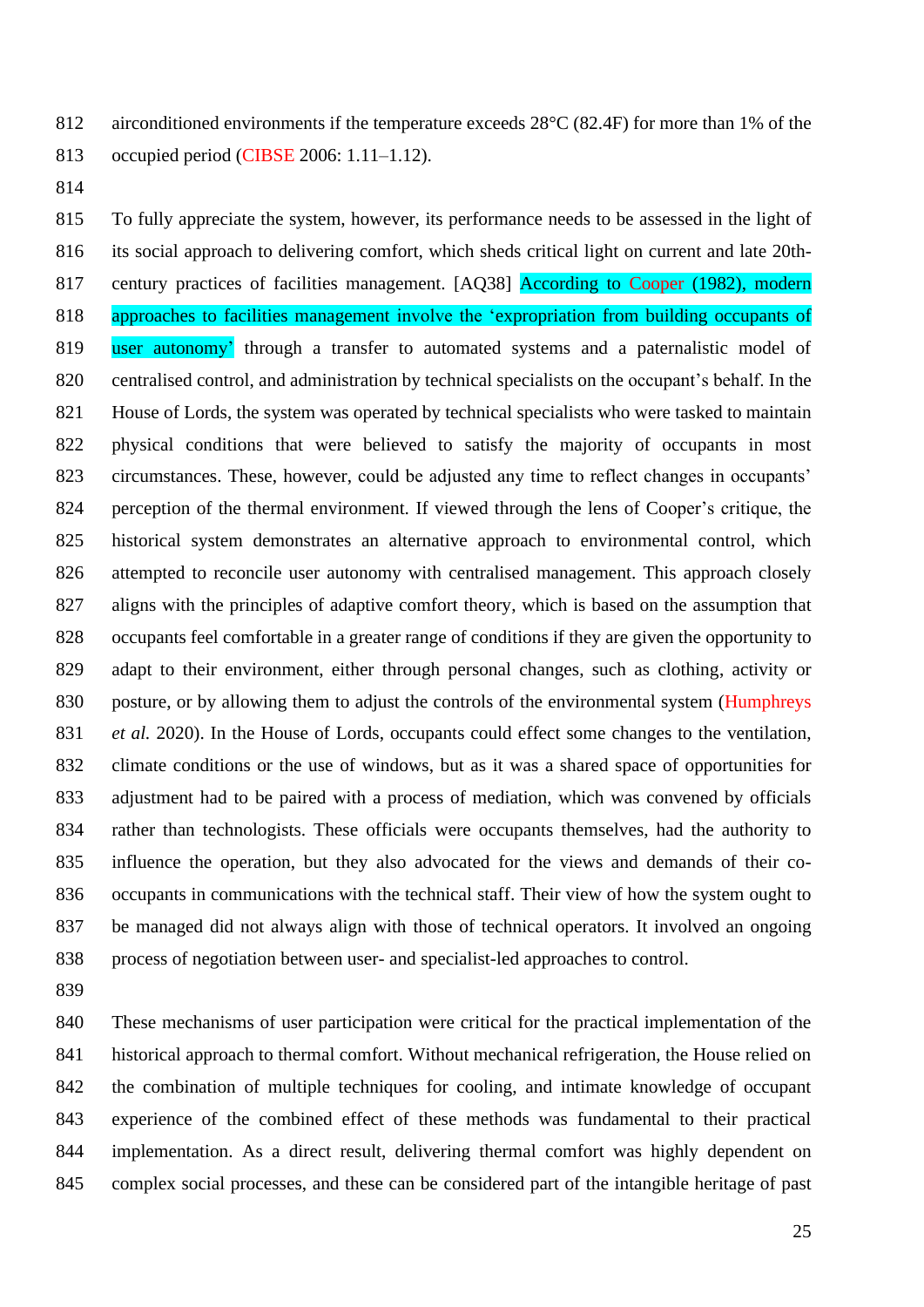environmental practices. These provide evidence of the idea that thermal comfort is a cultural practice, which was not independent from the particular technologies or social contexts, but substantively shaped by them. The 20th-century theory of thermal comfort was strongly influenced by the development of design standards for air-conditioned environments. In the case of the House of Lords, it was shaped by the capabilities and limitations of 19th-century technologies. This was most clearly illustrated by the passive cooling strategy. As its capacity to reduce air temperature was relatively limited compared with modern systems with mechanical refrigeration, it had to exploit other physiological mechanisms to achieve thermal comfort, such as the cooling sensation of increased air movement. This demonstrated an alternative culture of thermal comfort, which was characterised by the utilisation of multiple approaches to delivering human comfort in hot weather, which varied over time, yielding a system with a high degree of operational agility. Therefore, if the critical revival of historical methods of climate control is to provide an alternative to air-conditioning, its design needs to be based on an understanding of these alternative cultures. Designers need not only to engage with the technical design aspects, such as the relative environmental functions of architectural fabric and building services, but also to develop an understanding of their implications for the culture of facilities management.

- 
- <A>**NOTES**
- 865  $t/s$  to move endnotes here
- 
- <A>**ACKNOWLEDGEMENTS**
- [AQ1]
- 
- <A>**AUTHOR AFFILIATION**
- **Henrik Schoenefeldt** *0000-0002-1768-0255*
- Kent School of Architecture and Planning, University of Kent, Canterbury, UK
- 
- <A>**COMPETING INTERESTS**
- [AQ2] The author has no competing interests to declare.
- 
- <A>**FUNDING**
- [AQ3]
-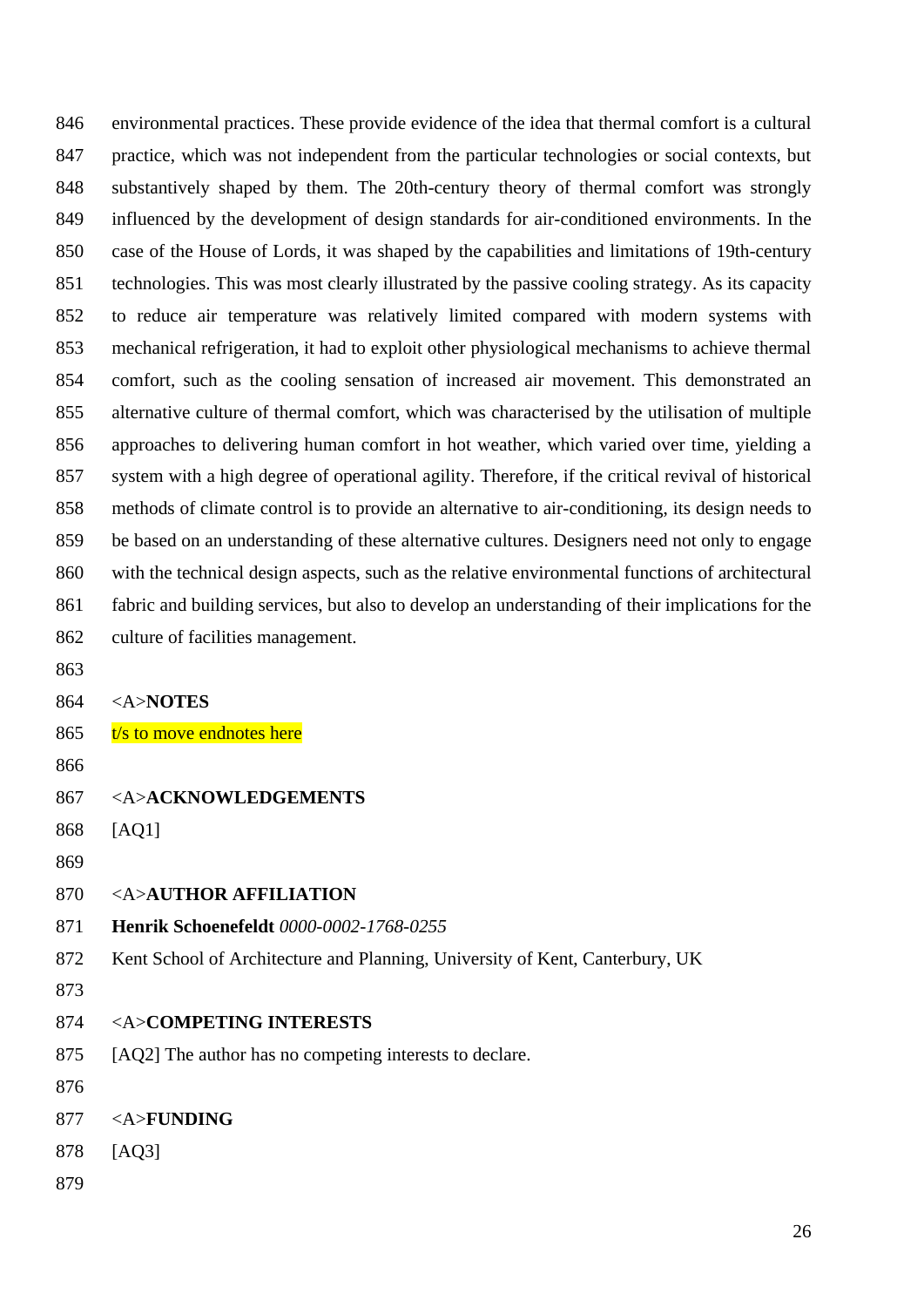<A>**REFERENCES**

- Ackermann, M. (2002). *Cool comfort: America's romance with air-conditioning*. Smithsonian Institution Press.
- 883 Ayles, W. (1945). Letter to Minister of Works, 6 November 1945. National Archives, Work 11 Series, Box 403.
- Banham, R. (1984). *The architecture of the well-tempered environment*. University of Chicago Press.
- 887 Barker, R. (1950). Letter to Root, 29 November 1950. National Archives, Work 11 Series, Box 525.
- 889 Barrow, R. (1964a). Letter to K. Newis, January 1964. National Archives, Work 11 Series, 890 Box 588.
- 891 Barrow, R. (1964b). Letter to Treasury, 23 March 1964. National Archives, Work 11 Series, 892 Box 588.
- 893 Barry, C. (1854). Letter to J. Thornbarrow, 11 December 1854. National Archives, Work 11 **Series**, Box 7/7.
- 895 Bedford, C. (1956). Note, 15 January 1956. National Archives, Work 11 Series, Box 588.
- Bedford, C. (1963). Letter to Barrow, 13 May 1963. National Archives, Work 11 Series, Box 588.
- 898 Bedford, T. (1936a). House of Lords—Ventilation, January 1936. National Archives, Work 11 Series, Box 358.
- 900 Bedford, T. (1936b). Letter to Chief Engineer, 10 January 1936. National Archives, Work 11 Series, Box 358.
- Bedford, T. (1936c). Letter to Chief Engineer, 18 November 1936. National Archives, Work 11 Series, Box 358.
- Bedford, T. (1936d). Recordings of velocities, 10 July 1936, 18 November 1936. National Archives, Work 11 Series, Box 358.
- Bedford, T. (1936e). Record of hot-wire anemometer observations, 17 August 1936. National Archives, Work 11 Series, Box 358.
- Bedford, T. (1938). Notes on questions relating to humidity with special reference to the ventilation of the Houses of Parliament, January 1938. National Archives, DSIR Series, Box 3/20.
- Beswick, F. (1946). Letter to H. Wilson, 7 February 1946. National Archives, Work 11 Series, Box 403.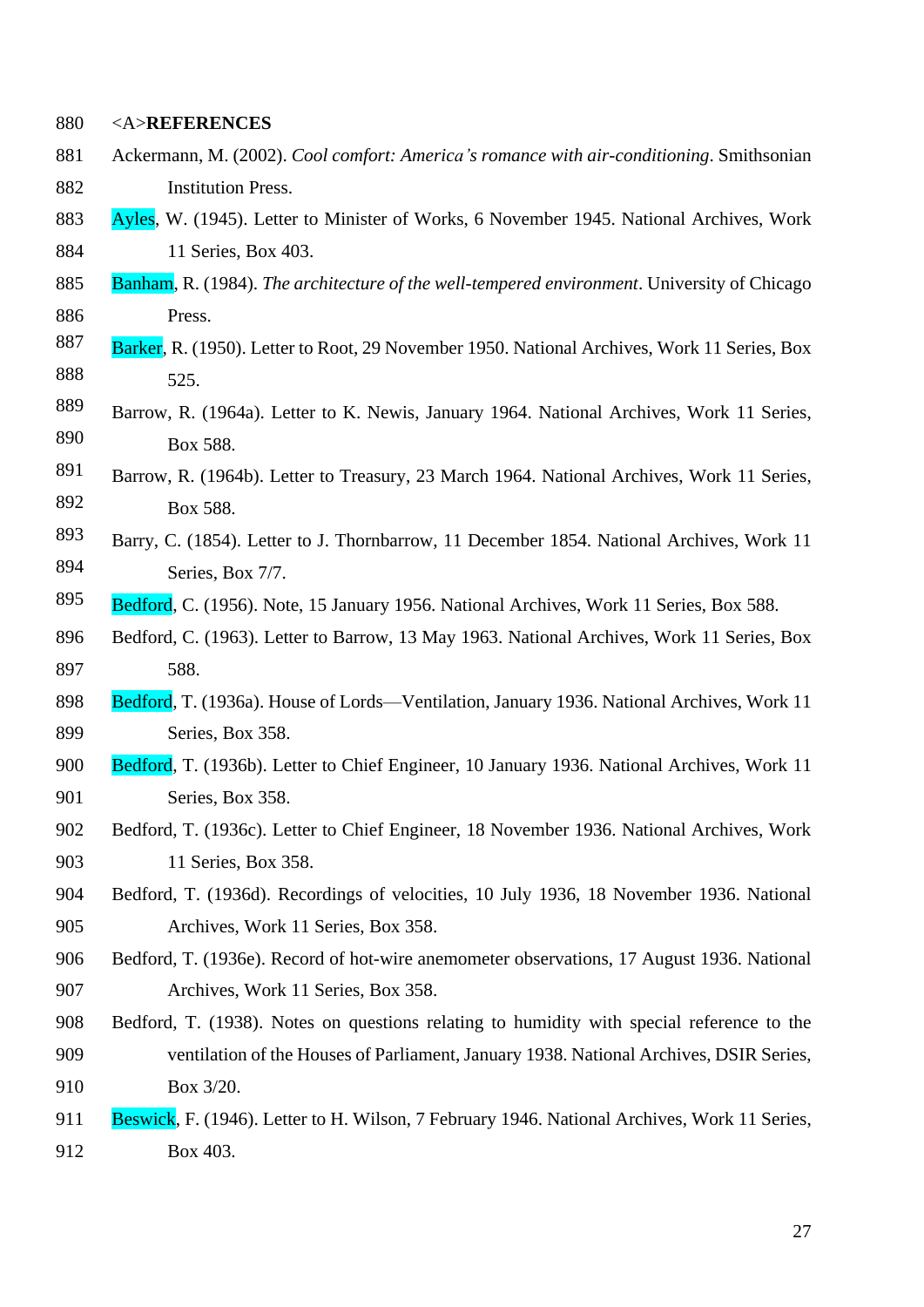- Bowley, M. (1964a). Letter to Waterman, 28 February 1964. National Archives, Work 11 Series, Box 588.
- 915 Bowley, M. (1964b). Letter to Waterman, 10 March 1964. National Archives, Work 11 Series, Box 588.
- 917 Bowley, M. (1964c). Letter to Waterman, 1 May 1964. National Archives, Work 11 Series, Box 588.
- Brand, S. (1994). *How buildings learn*. Viking.
- Bull, J. (1959). Letter to Hoyland, 18 August 1959. National Archives, Work 11 Series, Box 588, no. 18.
- Burgess, J. (1946). Note, 16 February 1946. National Archives, Work 11 Series, Box 403.
- 923 Cholmondeley, Marquis of. (1963). Letter to Rippon, 25 July 1963. National Archives, Work 11 Series, Box 588.
- CIBSE. (2006). *Environmental Design Guide A*. Chartered Institution of Building Services Engineers (CIBSE).
- Cooper, G. (1998). *Air-conditioning America: Engineers and the controlled environment*. Johns Hopkins University Press.
- 929 [AQ40] Cooper, I. (1982). Comfort theory and practice: Barriers to the conservation of energy by building occupants. *Applied Energy*, 11, 243–288.
- Cunliffe A. (1960a). Letter to Mackintosh, 10 August 1960. National Archives, Work 11 Series, Box 588.
- Cunliffe A. (1960b). Letter to Whiting, 23 August 1960. National Archives, Work 11 Series, Box 588.
- 935 Davis, H. (1946). Letter to J. Burgess, 31 January 1946. National Archives, Work 11 Series, Box 403.
- *Daily News*. (1865, July 7). Imperial Parliament. *Daily News*, 2.
- Denbon, H. (1956). Report, 13 January 1956. National Archives, Work 11 Series, Box 588.
- Denbon, H. (1960). House of Lords heating and ventilation system, 30 March 1960. National Archives, Work 11 Series, Box 588.
- **DSIR.** (1935). Ventilation of the House of Lords, Minutes of meeting, 1935. National Archives, DSIR Series, Box 3/20.
- DSIR. (1937). Committee on Heating and Ventilation problems, Minutes of meeting, 16 February 1937. National Archives, DSIR Series, Box 3/20.
- Engineering Division. (1963). Letter to K. Newis, 10 December 1963. National Archives, Work 11 Series, Box 588.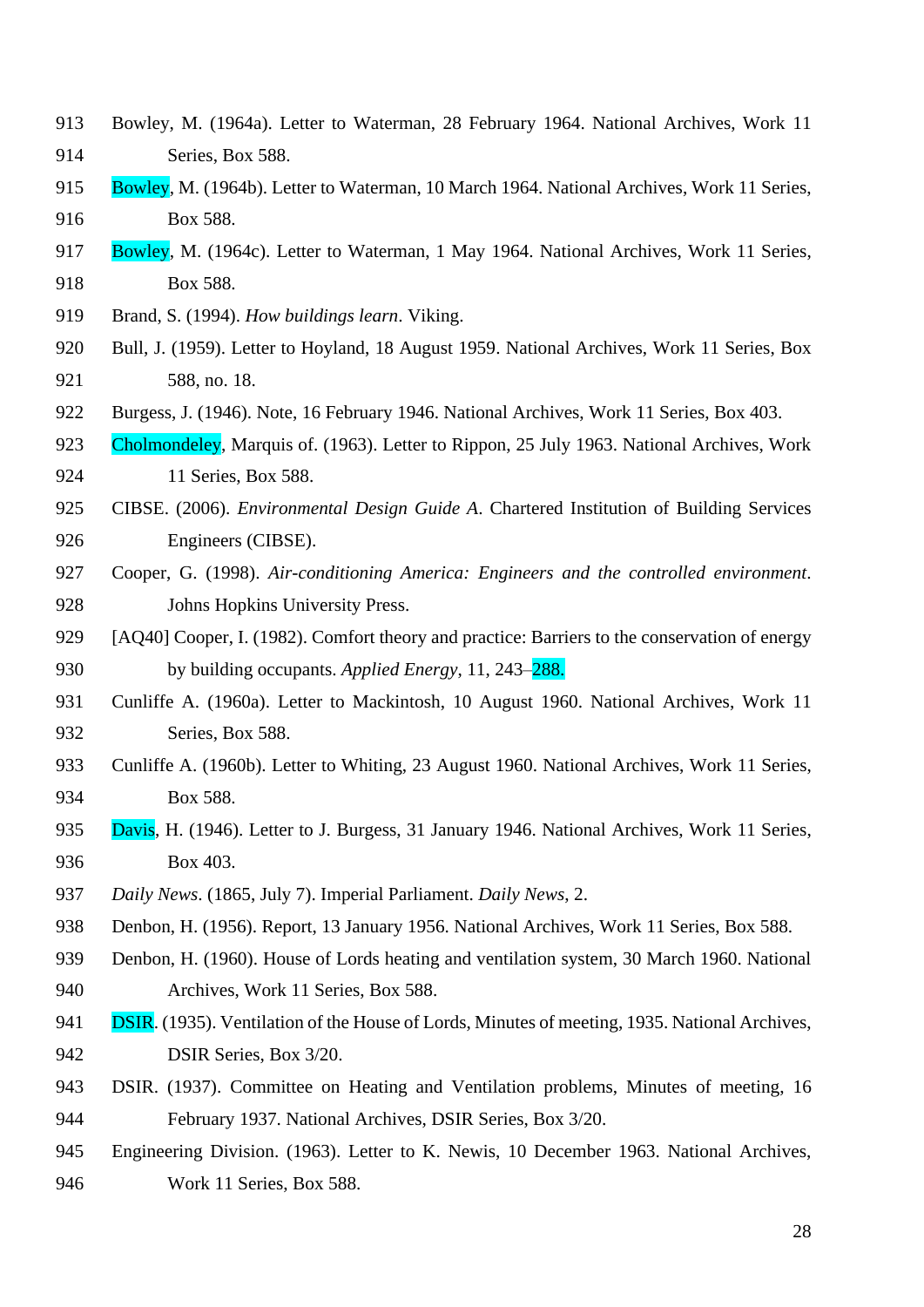- Farmer, E. (n.d.). Photograph, Parliamentary Archives, FAR 6 Series, Box 14.
- Flack, R. (1963a). Letter to Butler, 3 July 1963. National Archives, Work 11 Series, Box 588.
- Flack, R. (1963b). Briefing Paper for House Offices Committee, 10 July 1963. National Archives, Work 11 Series, Box 588.
- Gurney, G. (1854). Letter to F. Stone, 17 June 1854. HL 1854 (385), 118.
- Hattersley, A. (1947). Memorandum, 1 August 1947. National Archives, Work 11 Series, Box 403.
- Hattersley, A. (1951). Letter to Parker, 18 October 1951. National Archives, Work 11 Series, Box 525.
- 956 H.M. Treasury. (1964). Letter to Barrow, 10 April 1964. National Archives, Work 11 Series, Box 588.
- House of Commons. (1857). Report to General Board of Health by Coms. to inquire into Warming and Ventilation of Dwellings. HC 320 (1857), 129.
- House of Commons. (1858). River Thames, Report. HC 1858 (442), Q7–Q11.
- House of Commons. (1864). Condition of mines in Great Britain, Report. HC Cmd 3389 (1864).
- House of Commons. (1864–65). Estimates for Civil Services 1864–65 (I.–VII), 21.
- House of Commons. (1868–69). Correspondence between First Commissioners of Works and E. M. Barry. HC 1868–69 154, 2–3.
- 966 House of Commons. (1889–90). Estimates of Civil Services 1889–90 (I.–VII), 19.
- House of Commons. (1890–91). House of Commons ventilation, Report. HC 1890–91 (371).
- House of Commons. (1894). Correspondence between Secretary to Treasury and Clerk of Parliaments, respecting estimates of House of Lords Offices. HC 1894 (85).
- House of Commons. (1914). Report of the Committee of Inquiry into the architects and surveyor's and engineering divisions of the H.M. Office of Works. HC 1914 (7416), 23.
- House of Commons. (1941). 22 October debate. Hansard, vol. 374, col. 1772.
- House of Commons. (1942a). 3 June debate. Hansard, vol. 380, col. 641.
- House of Commons. (1942b). Urgent question for 2nd sitting after 19 April 1942. National Archives, Work 11 Series, Box 403.
- [AQ41] House of Commons. (1943a). 12 May debate. Hansard, vol. 389, col. 618618.
- House of Commons. (1943b). 19 October debate. Hansard, vol. 392, col. 1183.
- House of Commons. (1947a). 4 August debate. Hansard, vol. 441, cols 966–967.
- House of Commons. (1947b). 3 November debate. Hansard, vol. 443, col. 166W.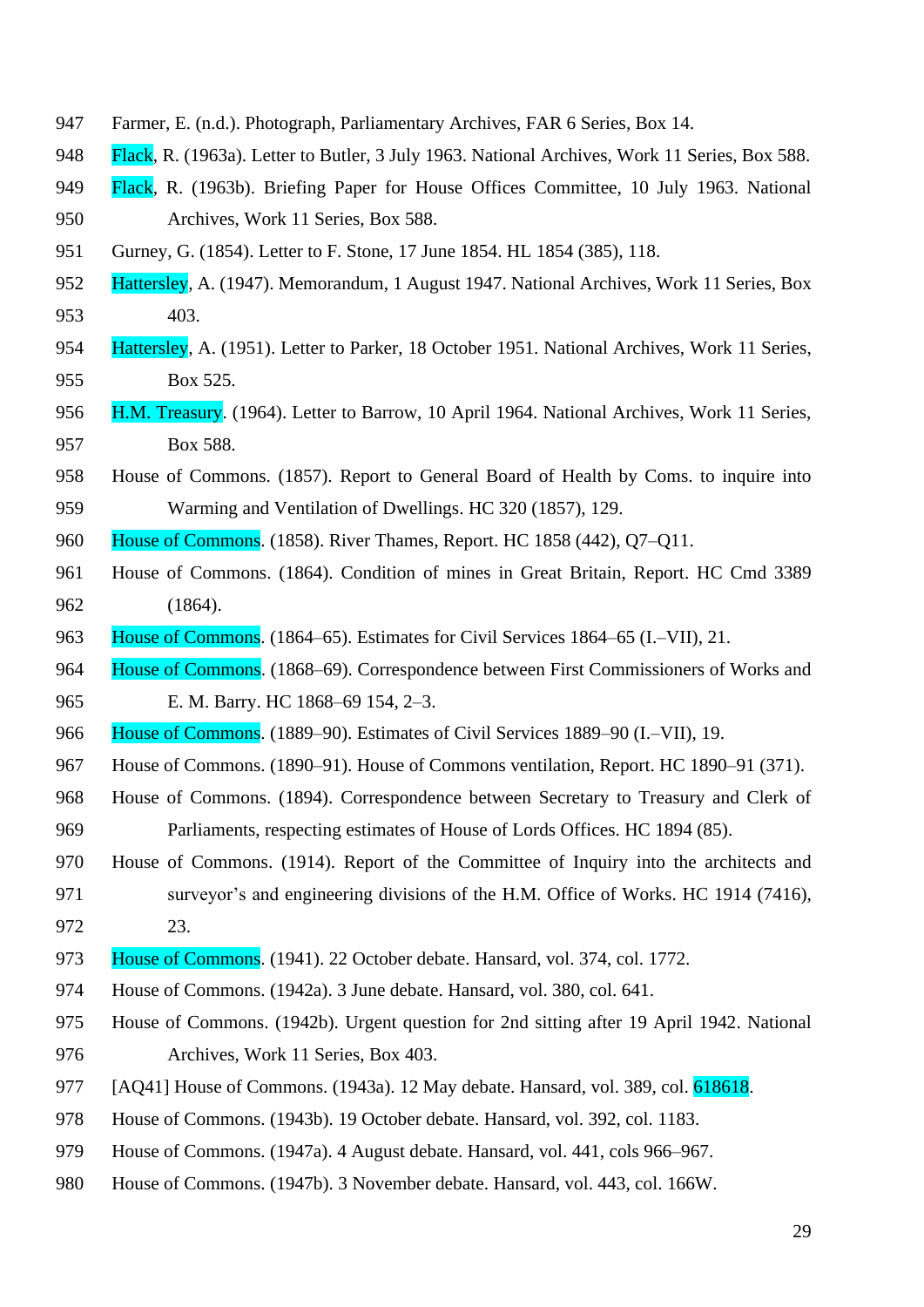- House of Commons. (1966). Notes for supplementaries, 1966. National Archives, Work 11 Series, Box 588.
- House of Lords. (1854). Possibility of improving the ventilation and the lighting of the House. First Report. HL 1854 (384).
- House of Lords. (1869a). Office of the Clerk of the Parliaments and Office of the Gentleman Usher of the Black Rod, Report. HL 1869 (278).
- House of Lords. (1869b). 16 July debate. Hansard. vol. 198, cols 4–13.
- 988 House of Lords. (1870). Office of Clerk of the Parliaments. Third Report. HL 1870 (177).
- House of Lords. (1878). 22 July debate. Hansard, vol. 241, cols 2018–2021.
- House of Lords. (1883a). Construction and accommodation, Report. HL 1883 (147).
- House of Lords. (1883b). 12 March debate. Hansard, vol. 277, cols 140–143.
- House of Lords. (1883c). 23 April debate. Hansard, vol. 278, col. 889.
- House of Lords. (1886a). 26 February debate. Hansard, vol. 302, cols 1350–1352.
- House of Lords. (1886b). 2 March debate. Hansard, vol. 302, col. 1664.
- [AQ42] House of Lords. (1935). 24 July debate. Hansard, vol. 98, cols 842–6 842.
- House of Lords. (1949). Meeting of House of Lords Offices Committee, 14 December 1949. National Archives, Work 11 Series, Box 525.
- House of Lords. (1950a). 2 November debate. Hansard, vol. 169, cols 97–145.
- House of Lords. (1950b). 30 March debate. Hansard, vol. 166, cols 664–665.
- House of Lords. (1950c). 25 October debate. Hansard, vol. 169, cols 1333–1334.
- House of Lords. (1950d). 24 October debate. Hansard, vol. 169, cols 1251–1252.
- House of Lords. (1951a). 29 May debate. Hansard, vol. 171, cc860–871.
- House of Lords. (1951b). 5 December debate. Hansard, vol. 174, cols 801–802.
- House of Lords. (1956a). 25 January debate. Hansard, vol. 195, cols 523–524.
- House of Lords. (1956b). 15 May 1956 debate. Hansard, vol. 197, cols 356–360.
- House of Lords. (1959a). 9 July debate. Hansard, vol. 217, col. 1008.
- House of Lords. (1959b). 16 July debate. Hansard, vol. 218, cols 82–84.
- House of Lords. (1961). 19 December debate. Hansard, vol. 236, cols 657–659.
- House of Lords. (1963a). 18 March debate. Hansard, vol. 247, cols 944–1000.
- House of Lords. (1963b). 31 July debate. Hansard, vol. 252, cols 1141–1143.
- Hoyland, T. (1959). House of Lords Chamber ventilation and heating, 13 August 1959. National Archives, Work 11 Series, Box 588.
- Humphreys, M., Nicol, F. & Roaf, S. (2020). *Adaptive thermal comfort: Foundations and analysis*. Routledge.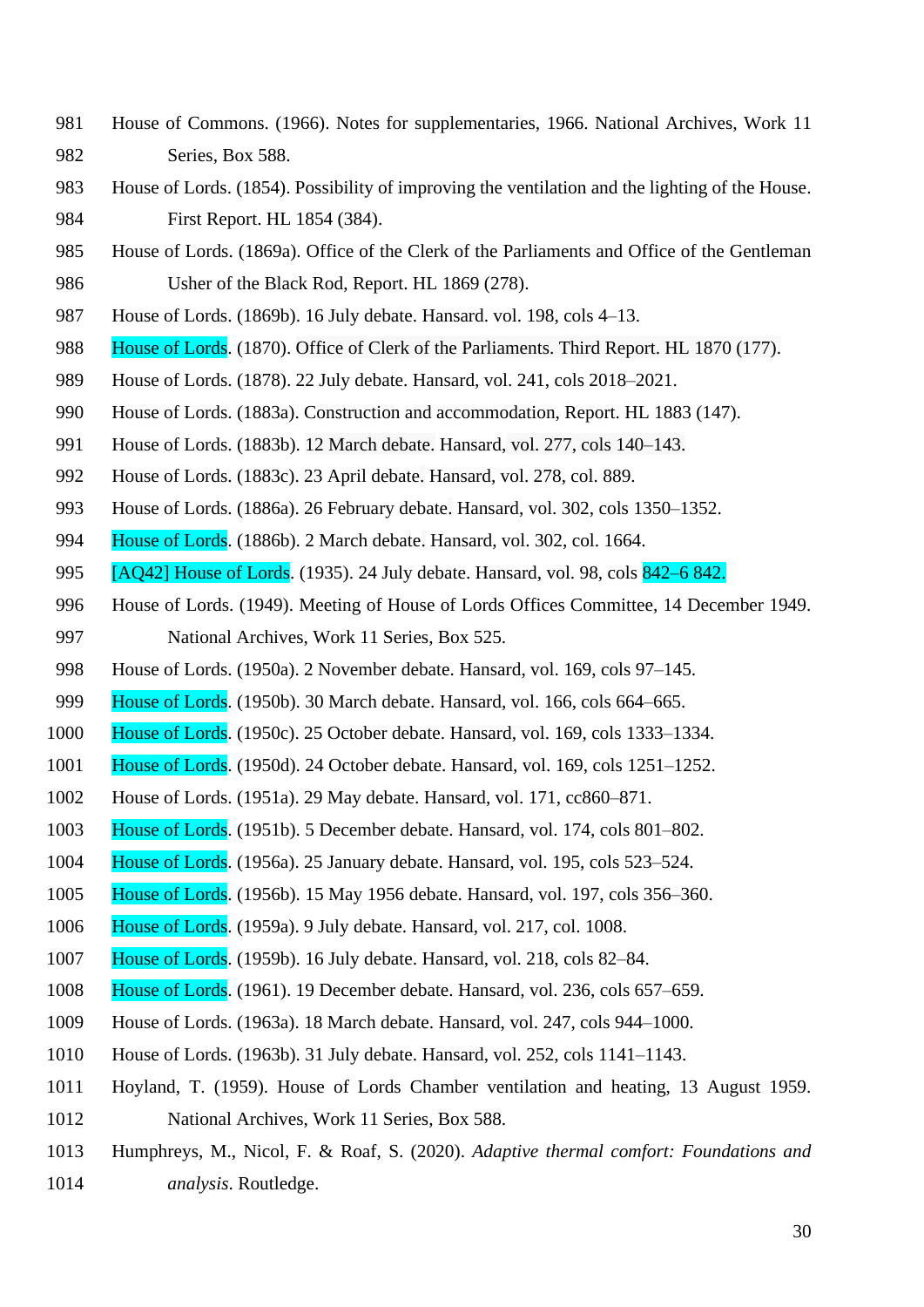- Lerum, V. (2016). *Sustainable building design: Learning from nineteenth-century innovations*. Routledge.
- Longford, Earl of (1863). Letter to Office of Works, 6 October 1863. National Archives, Work 1018 11 Series, Box 24/14.
- Lord Chamberlain. (1963). Letter to Rippon, 24 July 1963. National Archives, Work 11 Series, Box 588.
- Macintyre, J. (1935). Houses of Parliament—Lords Chamber, 18 December 1935. National Archives, Work 11 Series, Box 357.
- Macintyre, J. (1936). House of Lords ventilation: Summer investigation, 7 December 1936. National Archives, Work 11 Series, Box 358.
- Mackintosh, K. (1959). Letter to Hoyland, 13 July 1959. National Archives, Work 11 Series, Box 588.
- Mackintosh, K. (1963). Letter to Hoyland, 11 April 1963. National Archives, Work 11 Series, Box 588.
- McFerran, H. (1911). Note, 26 October 1911. National Archives, Work 11 Series, Box 124.
- Medvei, V. (1964). Letter to Ministry of Public Building, February 1965. National Archives, Work 11 Series, Box 588.
- Ministry of Public Building. (1963). House of Lords feasibility study on air-conditioning, 29 November 1963. National Archives, Work 11 Series, Box 588.
- Ministry of Public Building. (1964). Air conditioning of the House of Lords, March 1964. National Archives, Work 11 Series, Box 588.
- Ministry of Public Building. (1965a). Notes of a meeting with representatives from the House of Lords on 8 April 1965. National Archives, Work 11 Series, Box 588.
- Ministry of Public Building. (1965b). Extract from temperature logbook, 13–14 April 1965. National Archives, Work 11 Series, Box 588.
- Ministry of Public Building. (1965c). House of Lords proposed air-conditioning, 23 April 1965. National Archives, Work 11 Series, Box 588.
- Ministry of Public Building. (1965d). Peers chamber ventilation, 19 April 1965. Parliamentary Archives: POW Series, Box 14/22.
- 1044 Ministry of Public Building. (1966). Test equipment for air conditioning at House of Lords, April 1966. National Archives, Work 11 Series, Box 588.
- Ministry of Works. (1942). Note, 18 April 1942. National Archives, Work 11 Series, Box 403.
- Ministry of Works. (1943a). Proposed re-instalment of original peers Chamber windows, 4 November 1943. National Archives, Work 11 Series, Box 443.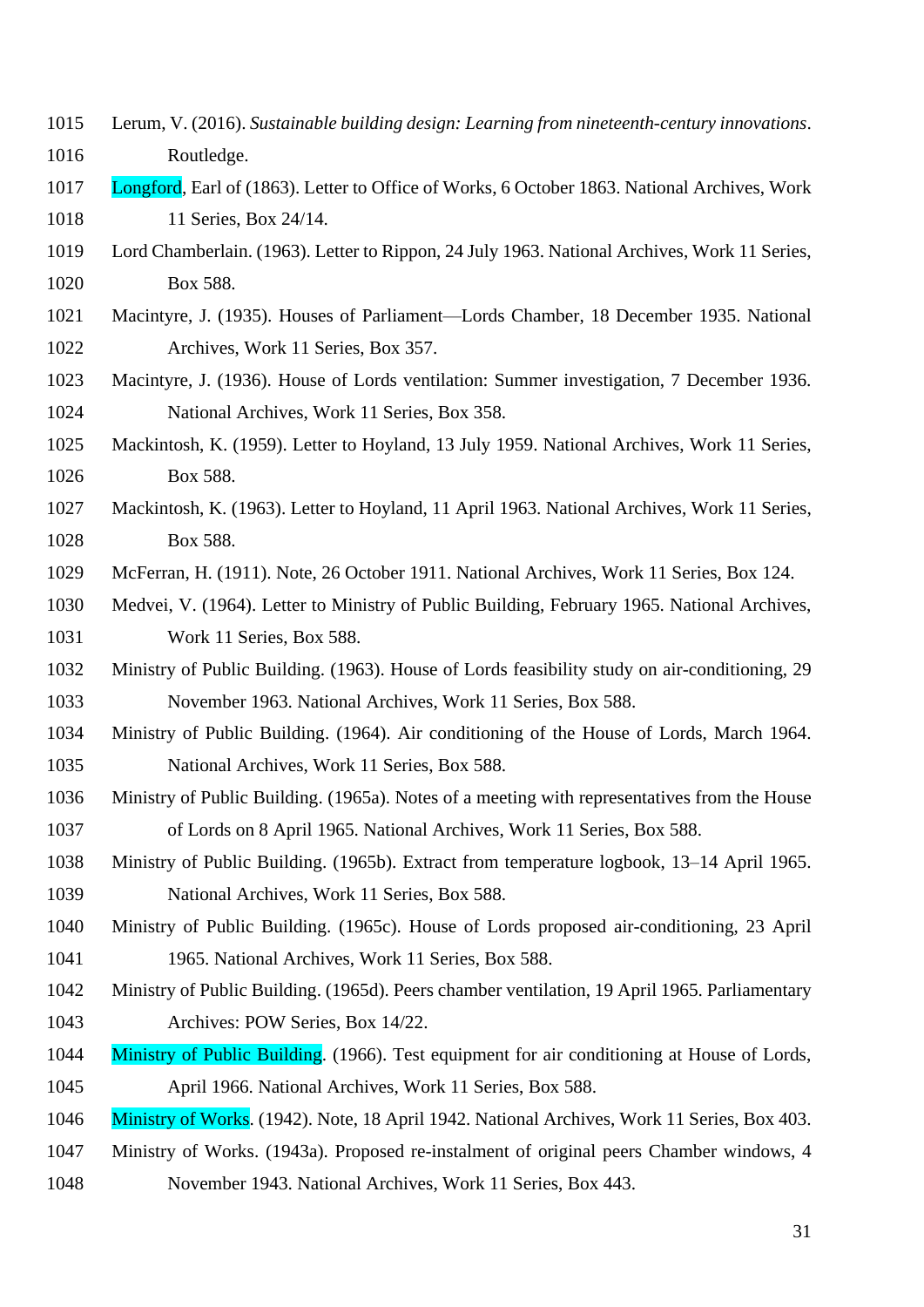- Ministry of Works. (1943b). Report of the House of Lords modified to accommodate the House of Commons, 1 November 1943. National Archives, Work 11 Series, Box 403.
- Ministry of Works. (1943c). Proposed gear operating side hung casement, 17 October 1943. National Archives, Work 11 Series, Box 443.
- Ministry of Works. (1947). Minutes of action taken, 30 October 1947. National Archives, Work 11 Series, Box 403.
- Ministry of Works. (1950). Renovation of the Lords' Chamber, 15 November 1950. National Archives, Work 11 Series, Box 525.
- 1057 Ministry of Works. (1951). Press notice: The House of Lords Chamber, 23 May 1951. National 1058 Archives, Work 11 Series, Box 525.
- Ministry of Works. (1960). Report on House of Lords heating and ventilation, 30 March 1960. National Archives, Work 11 Series, Box 588.
- Mole, C. (1950). Reinstatement of peers' debating chamber, undated. National Archives, Work 11 Series, Box 525.
- NPL. (1941). Acoustics of the House of Lords modified to accommodate the House of Commons, 30 May 1941. National Archives, Work 11 Series, Box 403.
- Office of Works. (1854). Letter to Huxley, 2 October 1854. National Archives, Work 11 Series, Box 7/7.
- Office of Works. (1867a). Longitudinal section through House of Peers. National Archives, Work 29 Series, Drawing 2986.
- Office of Works. (1867b). Cross sections through House of Peers. National Archives, Work 29 Series, Drawing 2987.
- Office of Works (1867c). Plan of mezzanine floor mezzanine, 1867. National Archives, Work 29 Series, Drawing 2980.
- Office of Works (1869). Mean, highest and lowest temperature, February–July 1869. Parliamentary Archives, LGC Series, Box 5/6.
- Office of Works (1911). Letter to Lord Chamberlain, 6 July 1911. National Archives, Work 11 Series, Box 124.
- Office of Works. (1914). Plan of the principal floor. Strategic Estates Archives, Offices of Works Series, Drawing: 1096/3/2A.
- Office of Works. (1923). Arrangement of steelwork, foundations for fan and motor, 23 November 1923. Strategic Estates Archives, Offices of Works Series, Drawing: B-17544.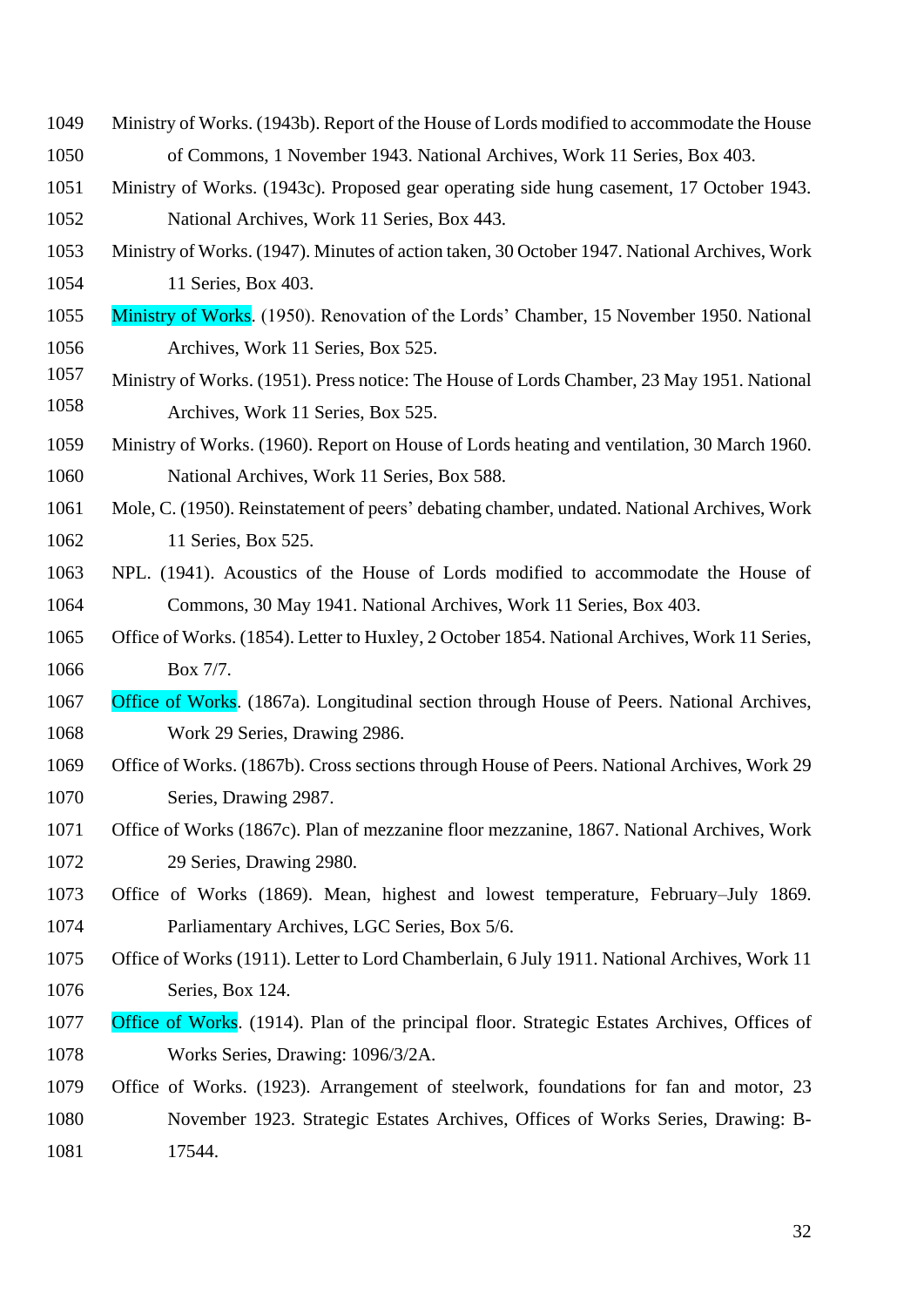- Office of Works. (1929a). State Officer's Court. Photograph. Historic England Archive, Album 1016.
- Office of Works. (1929b). West wall before restoration. Photograph. Historic England Archive, Album 106.
- Office of Works. (1929c). Peers Court. Photograph. Historic England Archive, Album 106.
- Office of Works (1936a). Temperature and humidity, House of Lords, near Bar, 1 October 1835 to 30 September 1936. National Archives, Work 11 Series, Box 358.
- Office of Works (1936b). Temperature and humidity, House of Lords, near Throne, 1 October 1835 to 30 September 1936. National Archives, Work 11 Series, Box 358.
- Parker, A. (1951a). Letter to Hattersley, 16 October 1951. National Archives, Work 11 Series, Box 525.
- Parker, A. (1951b). Report, 19 October 1951. National Archives, Work 11 Series, Box 525.
- Patey. A. (1911a). Letter to McFerran, 19 October 1911. National Archives, Work 11 Series, Box 124.
- Patey. A. (1911b). Letter to McFerran, 10 October 1911. National Archives, Work 11 Series, Box 124.
- Patey, A. (1912a). Proposed plenum warming and ventilation of House of Peers, 15 April 1912. National Archives, Work 11 Series, Box 124.
- Patey, A. (1912b). House of Lords improved ventilation. 29 April 1912. National Archives, Work 11 Series, Box 124.
- Percy, J. (1866). Report on the ventilation, warming and lighting of the Houses of Parliament. 1103 HC 1866(98).
- Perrot, B. (1943). Letter to Fletcher, 20 April 1943. National Archives, Work 11 Series, Box 403.
- Perrot, B. (1945). Commons (Lords) Chamber windows, 15 October 1945 National Archives, Work 11 Series, Box 443.
- Radeley. (1936a). Letter to Duff, 19 February 1936. National Archives, Work 11 Series, Box 358.
- Radeley. (1936b). Letter to Duff, 3 February 1936. National Archives, Work 11 Series, Box 358.
- [AQ43] Schoenefeldt, H. (2019). The House of Commons: A precedent for post-occupancy evaluation. *Building Research & Information*, 47(6), 635–665.
- [AQ44] Schoenefeldt, H. (2020). Delivering occupant satisfaction in the House of Commons, 1950–2019. *Building & Citie*s, 1(1), 141–163.